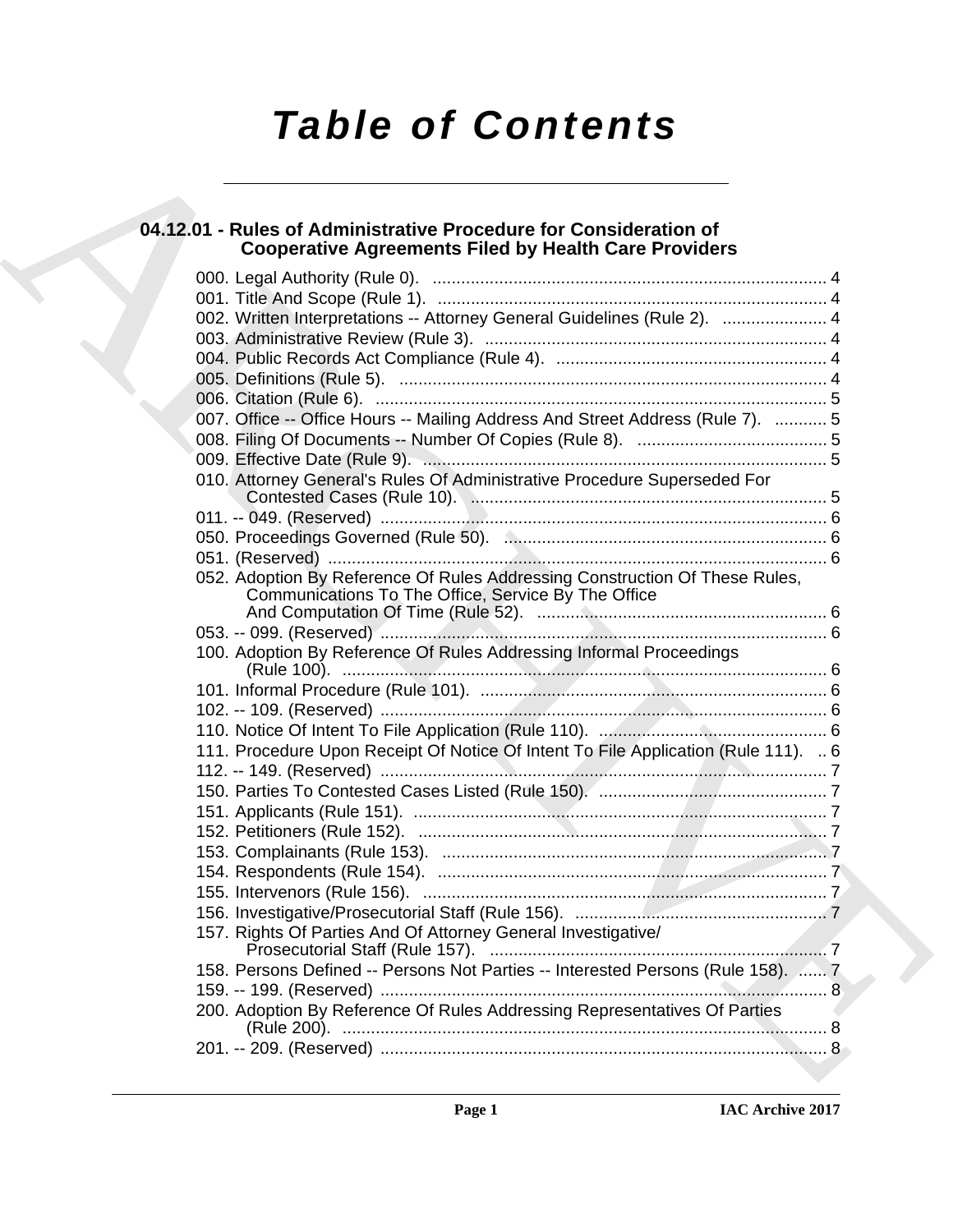## *Table of Contents (cont'd)*

| 220. Applications -- Defined -- Form And Contents (Rule 220).  8                  |  |
|-----------------------------------------------------------------------------------|--|
|                                                                                   |  |
| 230. Adoption By Reference Of Rules Addressing Petitions, Complaints,             |  |
|                                                                                   |  |
| 300. Filing Documents -- Number Of Copies -- Facsimile Transmission (Fax)         |  |
|                                                                                   |  |
| 301. Adoption By Reference Of Rules Addressing Service Of Pleadings               |  |
|                                                                                   |  |
| 350. Adoption By Reference Of Rules Addressing Intervention                       |  |
|                                                                                   |  |
| 400. Adoption By Reference Of Rules Addressing Declaratory Rulings                |  |
|                                                                                   |  |
|                                                                                   |  |
| 411. Hearing Officers Contrasted With Attorney General (Rule 411).  10            |  |
| 412. Disqualification Of Officers Hearing Contested Cases (Rule 412).  10         |  |
| 413. Adoption By Reference Of Rules Addressing Hearing Officers                   |  |
|                                                                                   |  |
|                                                                                   |  |
| 420. Contrast Between Office Of Attorney General's Investigative/Prosecutorial    |  |
| 421. Public Inquiries About Or Recommendations For Complaint (Rule 421).  11      |  |
| 422. Consideration Of Consent Agreement Or Other Settlements (Rule 422).  12      |  |
| 423. Procedures After Initiation Of Formal Case (Rule 423).  12                   |  |
|                                                                                   |  |
| 425. Attorney General's Consideration Of Preliminary Order (Rule 425). Museum. 13 |  |
|                                                                                   |  |
| 500. Adoption By Reference Of Rules Addressing                                    |  |
|                                                                                   |  |
| 510. Adoption Of Reference Of Rules Addressing Prehearing Conferences             |  |
|                                                                                   |  |
|                                                                                   |  |
|                                                                                   |  |
|                                                                                   |  |
|                                                                                   |  |
| 524. Production Requests Or Written Interrogatories                               |  |
|                                                                                   |  |
|                                                                                   |  |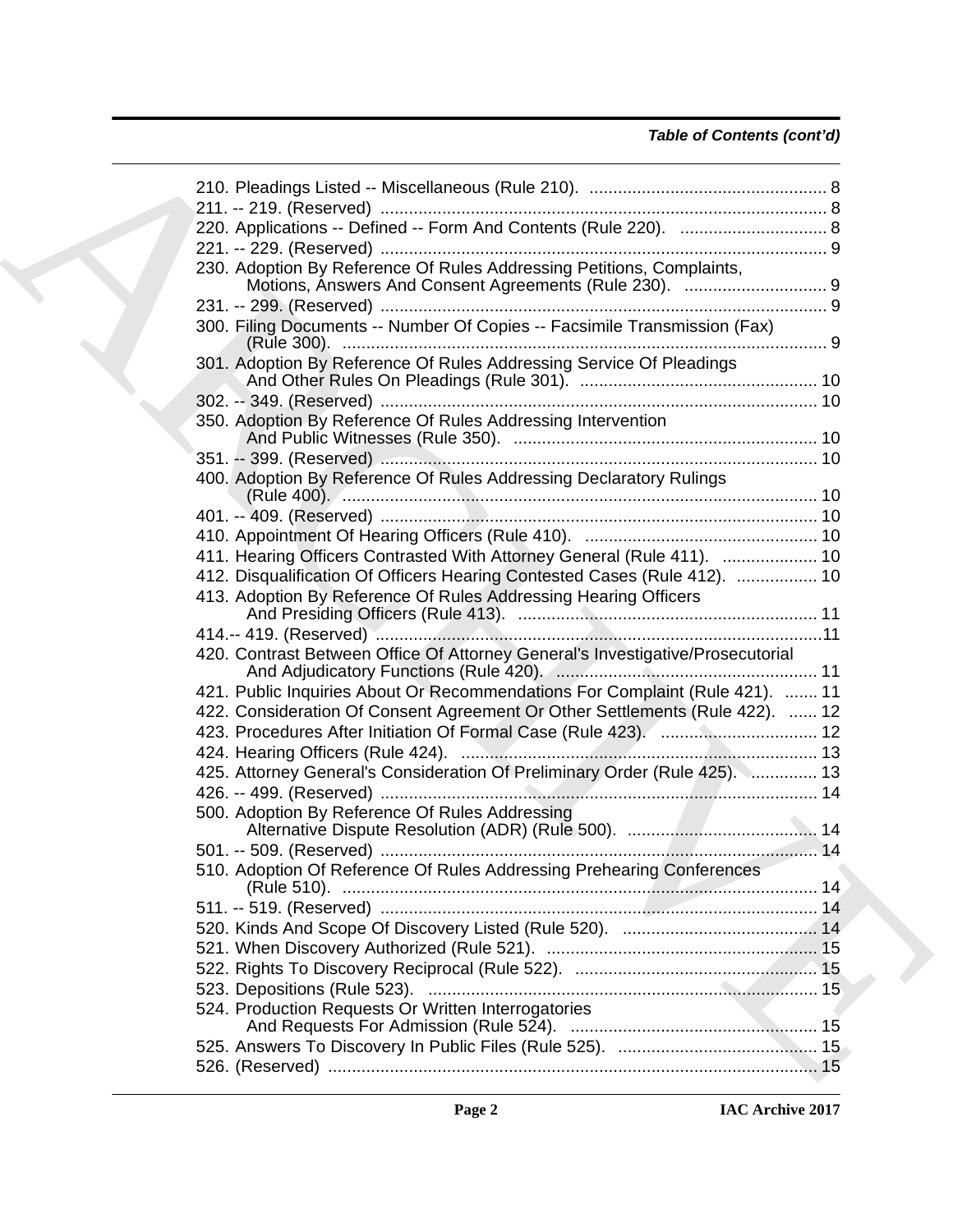| Filing And Service Of Discovery-Related Documents, Exhibit Numbers,               |  |
|-----------------------------------------------------------------------------------|--|
|                                                                                   |  |
| 531. Sanctions For Failure To Obey Order Scheduling Discovery (Rule 531).  15     |  |
|                                                                                   |  |
| 540. Timetable For Processing Application For Certificate Of Public Advantage     |  |
|                                                                                   |  |
|                                                                                   |  |
| 543. Attorney General's Review Of Preliminary Order Discretionary (Rule 543).  17 |  |
| 544. Order Granting An Application For A Certificate -- Issuance Of Certificate   |  |
|                                                                                   |  |
| 546. Recommendation For Revocation Of Certificate -- Review By                    |  |
|                                                                                   |  |
|                                                                                   |  |
|                                                                                   |  |
|                                                                                   |  |
| 550. Adoption By Reference Of Rules Addressing Hearings                           |  |
|                                                                                   |  |
|                                                                                   |  |
| 600. Adoption By Reference Of Rules Addressing Evidence (Rule 600).  18           |  |
|                                                                                   |  |
| 610. Adoption By Reference Of Rules Addressing Settlements (Rule 610).  18        |  |
|                                                                                   |  |
| 650. Adoption By Reference Of Rules Addressing Records For Decision               |  |
|                                                                                   |  |
|                                                                                   |  |
| 700. Adoption By Reference Of Rules Addressing Defaults (Rule 700).  19           |  |
|                                                                                   |  |
| 710. Adoption By Reference Of Rules Addressing Interlocutory, Preliminary         |  |
|                                                                                   |  |
|                                                                                   |  |
| 790. Adoption By Reference Of Rules Addressing Appeal To District Court           |  |
|                                                                                   |  |
|                                                                                   |  |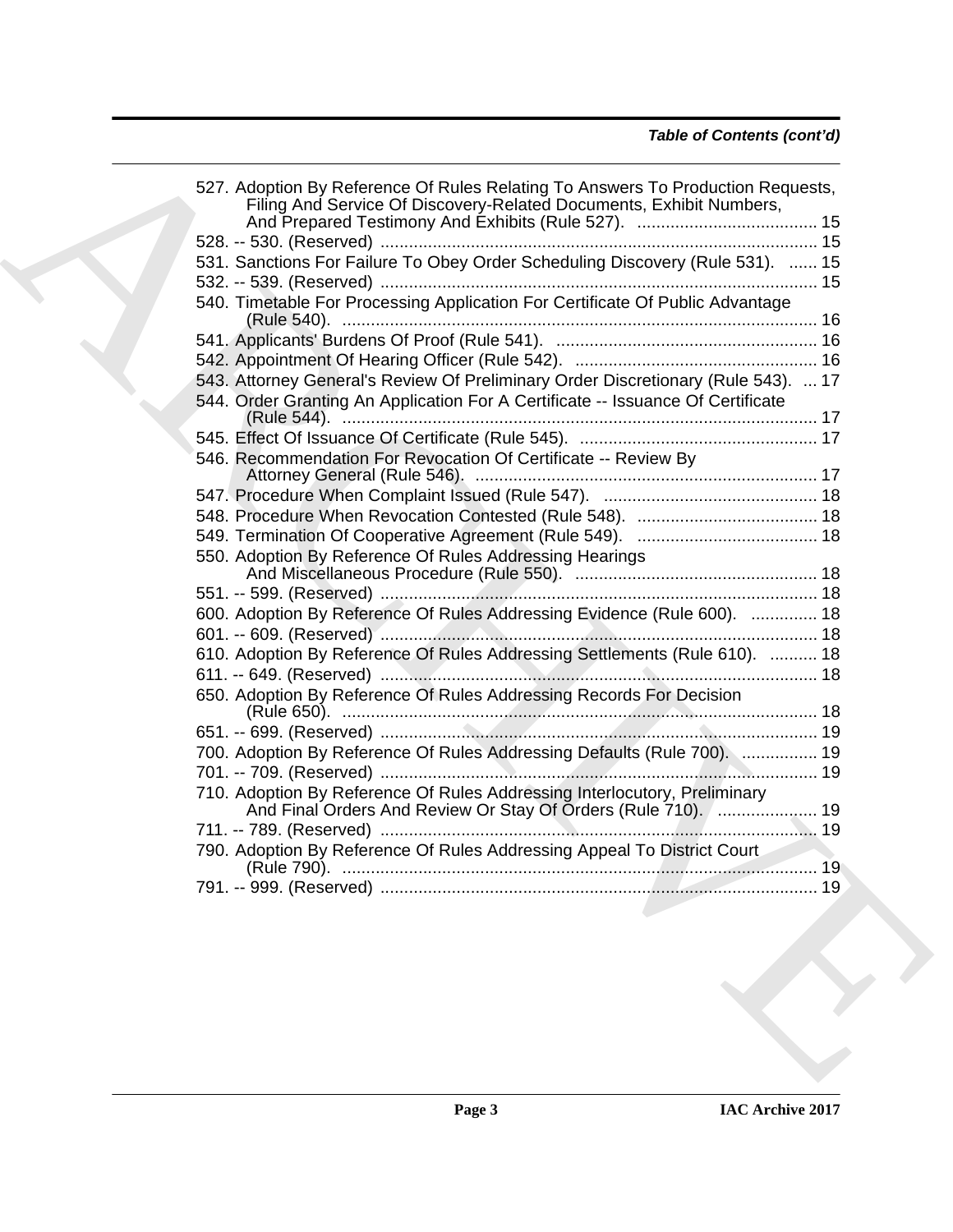#### **IDAPA 04 TITLE 12 CHAPTER 01**

## <span id="page-3-0"></span>**04.12.01 - RULES OF ADMINISTRATIVE PROCEDURE FOR CONSIDERATION OF COOPERATIVE AGREEMENTS FILED BY HEALTH CARE PROVIDERS**

#### **Subchapter A -- Rules 0 through 99 General Provisions**

#### <span id="page-3-1"></span>**000. LEGAL AUTHORITY (RULE 0).**

This chapter is adopted under the legal authority of Chapter 49, Title 39, Idaho Code. (1-1-95)

## <span id="page-3-2"></span>**001. TITLE AND SCOPE (RULE 1).**

**01.** Title. The title of this chapter is "Rules of Administrative Procedure for Consideration of tive Agreements Filed by Health Care Providers." (1-1-95) Cooperative Agreements Filed by Health Care Providers."

**02.** Scope. This chapter has the following scope: Every application for a certificate of public advantage for a cooperative agreement by or among health care providers and any petition for review of or complaint for revocation of an existing certificate of public advantage must follow the procedures in these rules. (1-1-95)

#### <span id="page-3-3"></span>**002. WRITTEN INTERPRETATIONS -- ATTORNEY GENERAL GUIDELINES (RULE 2).**

**GHAPTER OF**<br> **CHAPTER OF**<br> **CHAPTER OF**<br> **CHAPTER OF**<br> **COOPERATIVE AGREEMENTS PRIED BY HERATIV CARE PROOFIDERS**<br> **CHAPTER OF COOPERATIVE AGREEMENTS PRIED BY HERATIV CARE PROVIDERS**<br> **CHAPTER OF COOPERATIVE AGREEMENTS PR** Written interpretations to these rules in the form of explanatory comments accompanying the notice of proposed rulemaking that originally proposed the rules and review of comments submitted in the rule-making in the adoption of these rules are published in the Idaho Administrative Bulletin. Any memorandum of understanding or letters explaining the Attorney Generals policies concerning administration of certificates of public advantage for the approval of cooperative agreements of health care providers will be maintained for public inspection. (1-1-95)

#### <span id="page-3-4"></span>**003. ADMINISTRATIVE REVIEW (RULE 3).**

Petitions for the Attorney General's discretionary administrative review of hearing officer's preliminary orders under<br>this chapter may be taken as set forth in rule 730. this chapter may be taken as set forth in rule  $730$ .

#### <span id="page-3-5"></span>**004. PUBLIC RECORDS ACT COMPLIANCE (RULE 4).**

All filings submitted according to the procedures of this chapter are public records. Any memorandum of understanding or letter explaining the Attorney General's policies concerning administration of certificates of public advantage for the approval of cooperative agreements of health care providers are public records be available for inspection. (1-1-95) inspection. (1-1-95)

#### <span id="page-3-6"></span>**005. DEFINITIONS (RULE 5).**

As used in this chapter: (1-1-95) (1-1-95)

<span id="page-3-8"></span>**Cooperative Agreement**. Cooperative agreement means a written agreement between two (2) or more health care providers for the sharing, allocation or referral of patients, or the sharing or allocation of personnel, instructional programs, support services and facilities, medical, diagnostic, therapeutic or procedures or other<br>services customarily offered by health care providers. (1-1-95) services customarily offered by health care providers.

<span id="page-3-7"></span>**02. Certificate of Public Advantage**. Certificate of public advantage means a document issued by the Attorney General to parties to a cooperative agreement, verifying that the Attorney General declares that the purposes and objectives of the cooperative agreement meet the standards for such agreements set forth by statute and objectives of the cooperative agreement meet the standards for such agreements set forth by statute.

**03. Health Care Provider**. Health care provider means any person or health care facility licensed, registered, certified, permitted or otherwise officially recognized by the state to provide health care services in Idaho; or in the case of a freestanding outpatient facility, one for which a facility fee is charged for health care services performed within. (1-1-95) performed within.

<span id="page-3-10"></span><span id="page-3-9"></span>**04. Health Care Services**. Health care services include, but are not limited to, services provided by: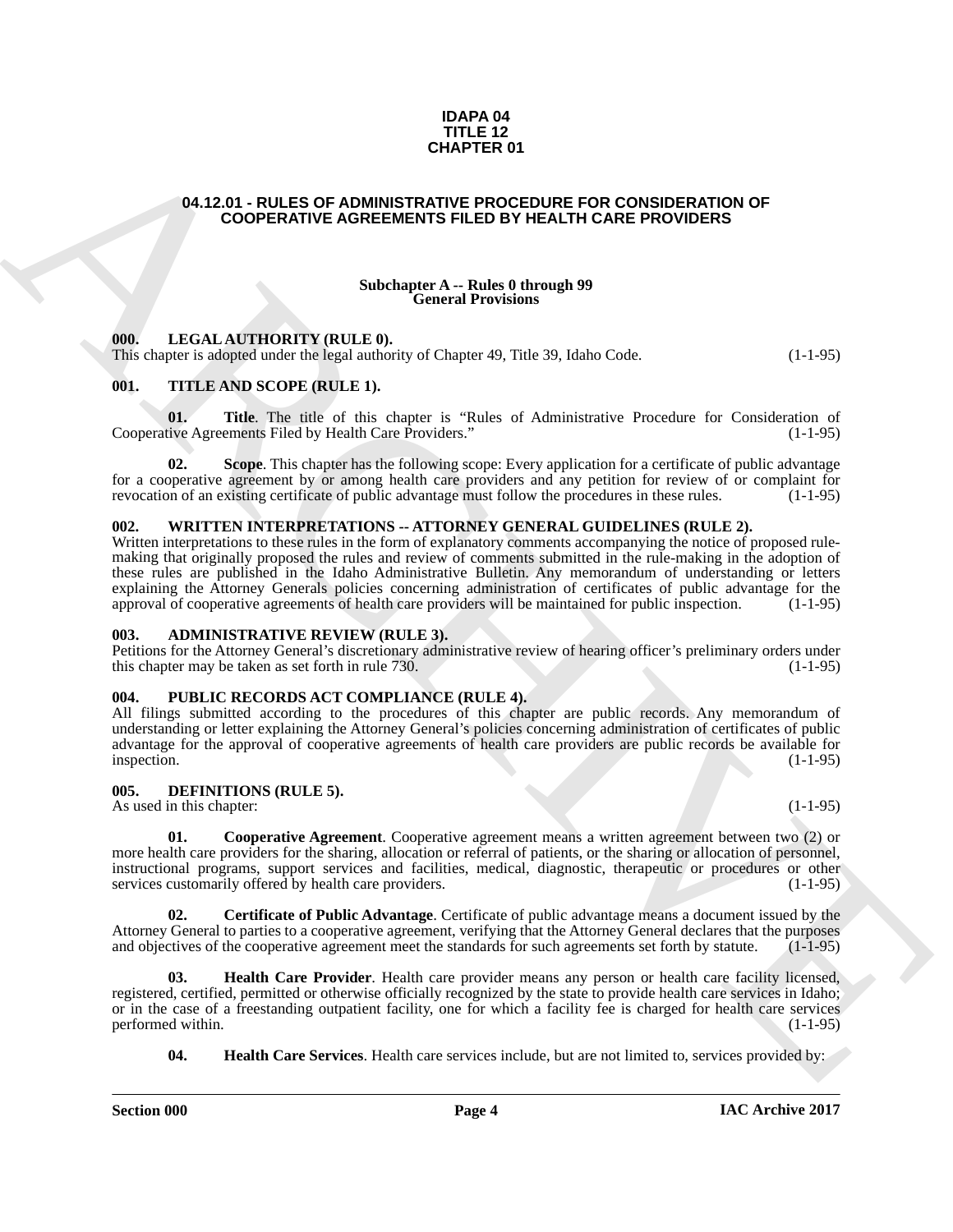|                                 | <b>Office of the Attorney General</b>                                    | <b>Cooperative Agreements Filed by Health Care Providers</b>                                                                                                                                                                                                                                                                                                                                                                                                                                                                                                 |            |
|---------------------------------|--------------------------------------------------------------------------|--------------------------------------------------------------------------------------------------------------------------------------------------------------------------------------------------------------------------------------------------------------------------------------------------------------------------------------------------------------------------------------------------------------------------------------------------------------------------------------------------------------------------------------------------------------|------------|
|                                 |                                                                          |                                                                                                                                                                                                                                                                                                                                                                                                                                                                                                                                                              | $(1-1-95)$ |
| a.                              | Acute, subacute and intermediate care facilities;                        |                                                                                                                                                                                                                                                                                                                                                                                                                                                                                                                                                              | $(1-1-95)$ |
| b.                              |                                                                          | Dentists, denturists, orthodontists and their assistants;                                                                                                                                                                                                                                                                                                                                                                                                                                                                                                    | $(1-1-95)$ |
| c.                              |                                                                          | Doctors, physicians, surgeons and their assistants;                                                                                                                                                                                                                                                                                                                                                                                                                                                                                                          | $(1-1-95)$ |
| d.                              | Hospitals and medical centers;                                           |                                                                                                                                                                                                                                                                                                                                                                                                                                                                                                                                                              | $(1-1-95)$ |
| е.                              | Home health services and outpatient clinics;                             |                                                                                                                                                                                                                                                                                                                                                                                                                                                                                                                                                              | $(1-1-95)$ |
| f.                              | Laboratories and laboratory technicians;                                 |                                                                                                                                                                                                                                                                                                                                                                                                                                                                                                                                                              | $(1-1-95)$ |
| g.                              | Nurses;                                                                  |                                                                                                                                                                                                                                                                                                                                                                                                                                                                                                                                                              | $(1-1-95)$ |
| h.                              | Nursing homes;                                                           |                                                                                                                                                                                                                                                                                                                                                                                                                                                                                                                                                              | $(1-1-95)$ |
| i.                              |                                                                          | Oculists, opticians, optometrists, ophthalmologists and their assistants;                                                                                                                                                                                                                                                                                                                                                                                                                                                                                    | $(1-1-95)$ |
| j.                              | Podiatrists and their assistants;                                        |                                                                                                                                                                                                                                                                                                                                                                                                                                                                                                                                                              | $(1-1-95)$ |
| k.                              |                                                                          | Psychiatrists, psychologists, and psychotherapists and their assistants;                                                                                                                                                                                                                                                                                                                                                                                                                                                                                     | $(1-1-95)$ |
| 1.                              | Pharmacies and pharmacists; and                                          |                                                                                                                                                                                                                                                                                                                                                                                                                                                                                                                                                              | $(1-1-95)$ |
| m.                              |                                                                          | Rehabilitation services (including chiropractic, physical and occupational therapies).                                                                                                                                                                                                                                                                                                                                                                                                                                                                       | $(1-1-95)$ |
| 006.                            | <b>CITATION (RULE 6).</b><br>rule may be cited as HCCA 6 or HCCA Rule 6. | The official citation of this chapter is IDAPA 04.12.01.000 et seq. For example, this section's citation is IDAPA<br>04.12.01.006. In documents submitted to the Attorney General or issued by the Attorney General, these rules may be<br>cited as HCCA (Health Care/Cooperative Agreement rule) and rule number less leading zeroes. For example, this                                                                                                                                                                                                     | $(1-1-95)$ |
| 007.<br>except state holidays.  |                                                                          | OFFICE -- OFFICE HOURS -- MAILING ADDRESS AND STREET ADDRESS (RULE 7).<br>The Attorney General's mailing address is Attorney General, Room 210, Statehouse, Boise, Idaho 83720-0010. The<br>Attorney General's street address is 700 West Jefferson, Room 210 of the Idaho Statehouse. The Attorney General's<br>telephone number is (208) 334-2400, and the Attorney General's FAX is (208) 334-2530. The Attorney General's<br>office hours for accepting filings under this chapter are from 8:00 a.m. through 5:00 p.m., Monday through Friday,          | $(1-1-95)$ |
| 008.<br>at a different address. |                                                                          | FILING OF DOCUMENTS -- NUMBER OF COPIES (RULE 8).<br>Except as otherwise provided by this rule, notification of intent to file an initial application under this chapter or<br>initial applications themselves must be filed with the receptionist in the Attorney General's office in Room 210 of the<br>Statehouse. However, once a hearing officer has been appointed by the Attorney General to hear a contested case<br>proceeding in an application under this chapter, the hearing officer may provide by notice or order for filings to made         | $(1-1-95)$ |
| 009.                            | <b>EFFECTIVE DATE (RULE 9).</b>                                          | Unless otherwise indicated, the effective date of every rule in this chapter is July 1, 1994.                                                                                                                                                                                                                                                                                                                                                                                                                                                                | $(1-1-95)$ |
| 010.                            | <b>CONTESTED CASES (RULE 10).</b>                                        | ATTORNEY GENERAL'S RULES OF ADMINISTRATIVE PROCEDURE SUPERSEDED FOR<br>Except as otherwise provided, these rules supersede the Attorney General's Rules of Administrative Procedure for<br>contested cases, IDAPA 04.11.01.100 through 04.11.01.799, for the administration of Chapter 49, Title 39, Idaho<br>Code, because the Attorney General finds that consideration of cooperative agreements of health care providers under<br>Chapter 49, Title 39, Idaho Code, requires specialized rules of procedure with requirements in addition to those found |            |

## <span id="page-4-0"></span>**006. CITATION (RULE 6).**

## <span id="page-4-1"></span>**007. OFFICE -- OFFICE HOURS -- MAILING ADDRESS AND STREET ADDRESS (RULE 7).**

## <span id="page-4-6"></span><span id="page-4-2"></span>**008. FILING OF DOCUMENTS -- NUMBER OF COPIES (RULE 8).**

## <span id="page-4-3"></span>**009. EFFECTIVE DATE (RULE 9).**

#### <span id="page-4-5"></span><span id="page-4-4"></span>**010. ATTORNEY GENERAL'S RULES OF ADMINISTRATIVE PROCEDURE SUPERSEDED FOR CONTESTED CASES (RULE 10).**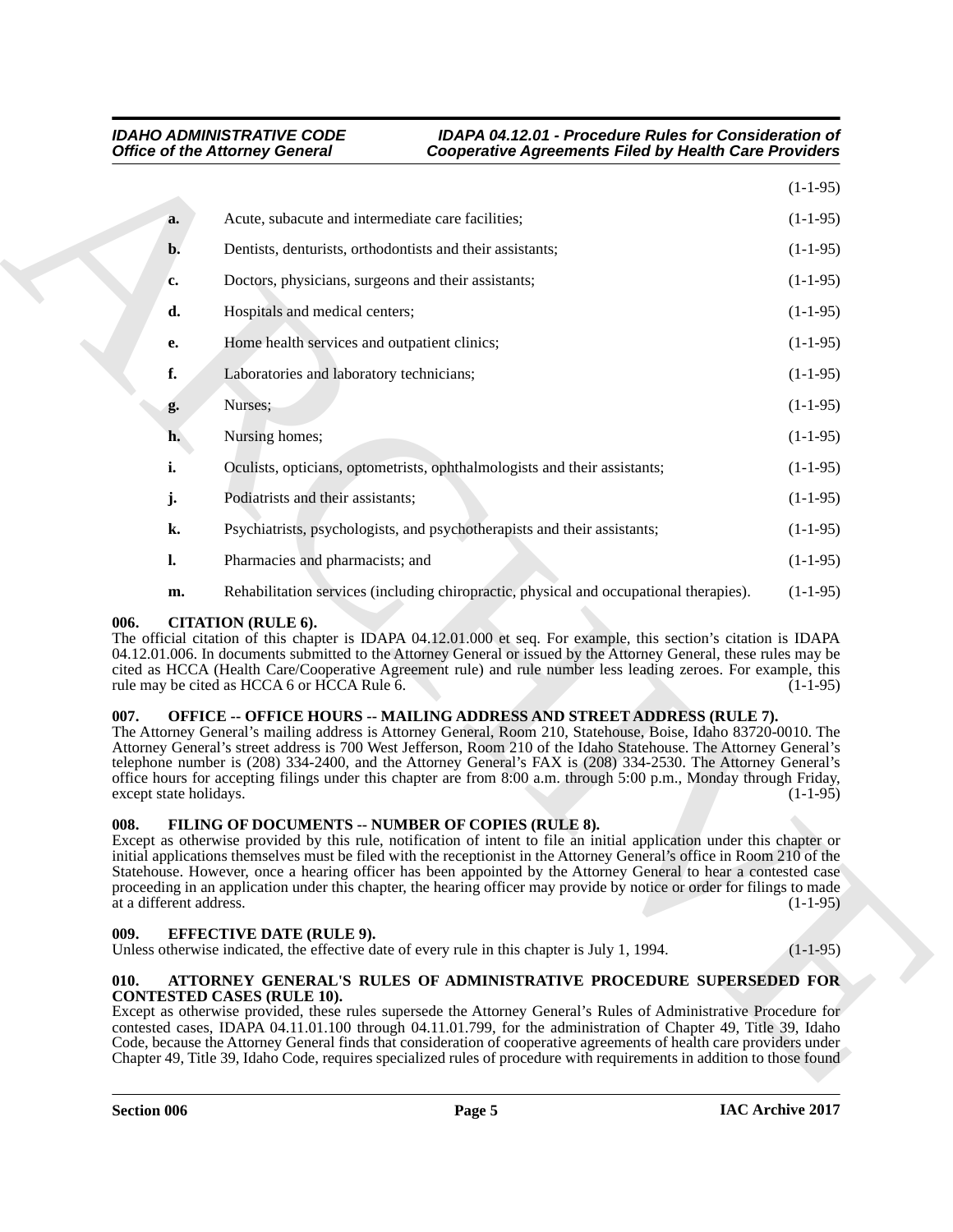in the Attorney General Rules of Administrative Procedure. These rules adopt the Attorney Generals Rules of Administrative Procedure IDAPA 04.11.01.800 through 04.11.01.860 for rulemaking under Chapter 49, Title 39, Idaho Code. (1-1-95) Idaho Code. (1-1-95)

## <span id="page-5-0"></span>**011. -- 049. (RESERVED)**

## <span id="page-5-13"></span><span id="page-5-1"></span>**050. PROCEEDINGS GOVERNED (RULE 50).**

Rules 100 through 799 govern procedure before the Attorney General in contested cases on applications for the issuance of a certificate of public advantage for a cooperative agreement among or between health care providers and on petitions for review of or for complaints in revocation of an existing certificate of public advantage. (1-1-95)

## <span id="page-5-2"></span>**051. (RESERVED)**

#### <span id="page-5-10"></span><span id="page-5-3"></span>**052. ADOPTION BY REFERENCE OF RULES ADDRESSING CONSTRUCTION OF THESE RULES, COMMUNICATIONS TO THE OFFICE, SERVICE BY THE OFFICE AND COMPUTATION OF TIME (RULE 52).**

Rules 552 through 566 of the Attorney General's Rules of Administrative Procedure, IDAPA 04.11.01.552 through 04.11.01.556, addressing construction of these rules, communications to the office, service by the office, and computation of time, are hereby adopted by reference. (1-1-95)

#### <span id="page-5-4"></span>**053. -- 099. (RESERVED)**

## **Subchapter B -- Rules 100 through 999 -- Contested Cases**

#### **Part 1 -- Rules 100 through 399 -- Definitions and General Provisions a. Rules 100 through 149 -- Informal and Formal Proceedings**

#### <span id="page-5-11"></span><span id="page-5-5"></span>**100. ADOPTION BY REFERENCE OF RULES ADDRESSING INFORMAL PROCEEDINGS (RULE 100).**

Rules 100 and 102 through 104 of the Attorney General's Rules of Administrative Procedure, IDAPA 04.11.01.100 and 04.11.01.102 through 04.11.01.104, addressing informal proceedings, are hereby adopted by reference. (1-1-95)

## <span id="page-5-6"></span>**101. INFORMAL PROCEDURE (RULE 101).**

Statute authorizes and these rules encourage the use informal proceedings to expedite or simplify formal contested cases. Informal procedure may include individual contacts by or with the Attorney General's investigative/ prosecutorial staff asking for information, advice or assistance from the investigative/prosecutorial staff, or proposing a resolution of the application to the investigative/prosecutorial staff. Informal procedures may be conducted in writing, by telephone or television, or in person. All informal proceedings involving the Attorney General's investigative/prosecutorial staff shall be open to the public. (1-1-95)

## <span id="page-5-7"></span>**102. -- 109. (RESERVED)**

## <span id="page-5-8"></span>**110. NOTICE OF INTENT TO FILE APPLICATION (RULE 110).**

Office of Marcia Proposition Control (Copies and New York 19 (September Research Field by Holes Control (Copies and New York 1976)<br>
An the Attempt Growth Risky of Almindating Proposition Research Field by Holes Character The Attorney General encourages all applicants for a certificate of public advantage to initiate an informal proceeding before the beginning of a formal proceeding by filing a notice of intent to file application four (4) to eight (8) weeks before the formal filing of an application for a certificate of public advantage. The notice of the intent to file application is a public document that will be the subject of press releases or other attempts to inform the public of the proposed application. The notice of intent must list the parties that will file an application for a certificate of public advantage and generally describe the nature of the cooperative agreement that will be the subject of the application to follow. follow. (1-1-95)

#### <span id="page-5-12"></span><span id="page-5-9"></span>**111. PROCEDURE UPON RECEIPT OF NOTICE OF INTENT TO FILE APPLICATION (RULE 111).**

Within one (1) week of the receipt of a notice of intent to file application, the Office of the Attorney General will appoint a hearing officer for the formal proceeding to follow and will assign staff to an investigative role for informal discussion with the prospective applicants concerning the application and the investigative/prosecutorial staff's position on the application. The purposes of these discussions between investigative/prosecutorial staff and the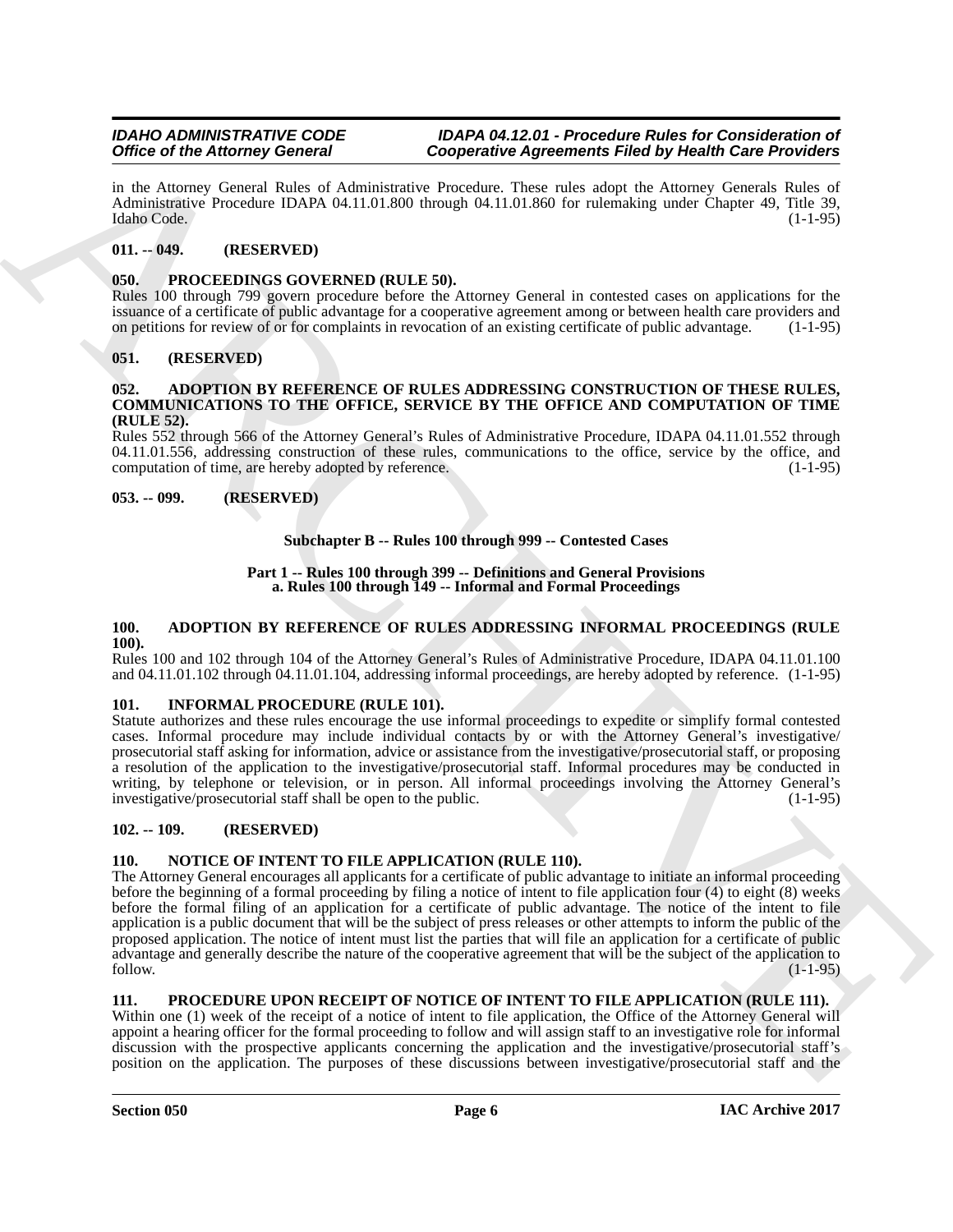potential applicant, which will be open to interested members of the public, will be to gain understanding of the application to follow, to simplify or clarify issues that will be the subject of the application to follow, and to generally improve the presentations of all parties in the contested case hearing that will follow. Neither the prosecutorial investigative staff nor the applicant shall have any ex parte conduct with the hearing officer on any matter of substance concerning the pending application. (1-1-95) (1-1-95)

## <span id="page-6-0"></span>**112. -- 149. (RESERVED)**

## **b. Rules 150 through 199 - Parties -- Other Persons**

## <span id="page-6-14"></span><span id="page-6-1"></span>**150. PARTIES TO CONTESTED CASES LISTED (RULE 150).**

Parties to contested cases under Title 39, Chapter 49, are called applicants, petitioners, complainants, respondents, or intervenors. On reconsideration or discretionary review by the Attorney General parties are called by their original titles listed in the previous sentence.

## <span id="page-6-10"></span><span id="page-6-2"></span>**151. APPLICANTS (RULE 151).**

Persons who seek a certificate of public advantage from the Attorney General are called "applicants." (1-1-95)

## <span id="page-6-15"></span><span id="page-6-3"></span>**152. PETITIONERS (RULE 152).**

Persons not applicants who seek to modify, amend or stay existing certificates of public advantage, to clarify their rights or obligations under existing certificates of public advantage, or to otherwise take action that will result in the issuance of an order or rule, are called "petitioners." (1-1-95)

## <span id="page-6-11"></span><span id="page-6-4"></span>**153. COMPLAINANTS (RULE 153).**

Persons who charge other person(s) with any act or omission with regard to certificates of public advantage are called "complainants." In any proceeding in which the Attorney General's investigative/prosecutorial staff itself charges a person with an act or omission or seeks revocation of a certification, the Attorney General's investigative/ prosecutorial staff is called "complainant." (1-1-95)

#### <span id="page-6-16"></span><span id="page-6-5"></span>**154. RESPONDENTS (RULE 154).**

Persons against whom complaints are filed or about whom investigations are initiated are called "respondents."

 $(1-1-95)$ 

## <span id="page-6-12"></span><span id="page-6-6"></span>**155. INTERVENORS (RULE 156).**

Persons, not applicants, complainants, or respondents to a proceeding, who are permitted to participate as parties pursuant to Rules 350 through 354, are called "intervenors."

## <span id="page-6-13"></span><span id="page-6-7"></span>**156. INVESTIGATIVE/PROSECUTORIAL STAFF (RULE 156).**

The Attorney General may designate an investigative/prosecutorial staff that may appear, without intervention, in all proceedings under these rules. The investigative/prosecutorial staff has all rights to participate as a party in proceedings under these rules.

## <span id="page-6-17"></span><span id="page-6-8"></span>**157. RIGHTS OF PARTIES AND OF ATTORNEY GENERAL INVESTIGATIVE/PROSECUTORIAL STAFF (RULE 157).**

Subject to Rules 558, 560, and 600, all parties and the Attorney General's investigative/prosecutorial staff may appear at hearing or argument, introduce evidence, examine witnesses, make and argue motions, state positions, and otherwise fully participate in hearings or arguments. (1-1-95) otherwise fully participate in hearings or arguments.

## <span id="page-6-9"></span>**158. PERSONS DEFINED -- PERSONS NOT PARTIES -- INTERESTED PERSONS (RULE 158).**

Office of the Attorney Governing increasing the specific of pairing of the brief of the field of the contents increases and the specifical specifical specifical specifical specifical specifical specifical specifical speci The term "person" includes natural persons, partnerships, corporations, associations, municipalities, government entities and subdivisions, and any other entity authorized by law to participate in an administrative proceeding. Persons other than the persons named in Rules 151 through 155 are not parties for the purpose of any statute or rule addressing rights or obligations of parties to a contested case. Persons may request the Attorney General in writing that they be notified when proceedings of a given kind are initiated. These persons are called "Interested Persons." Interested persons may become intervenors or public witnesses. The Attorney General will serve notice of such proceedings on all interested persons. (1-1-95)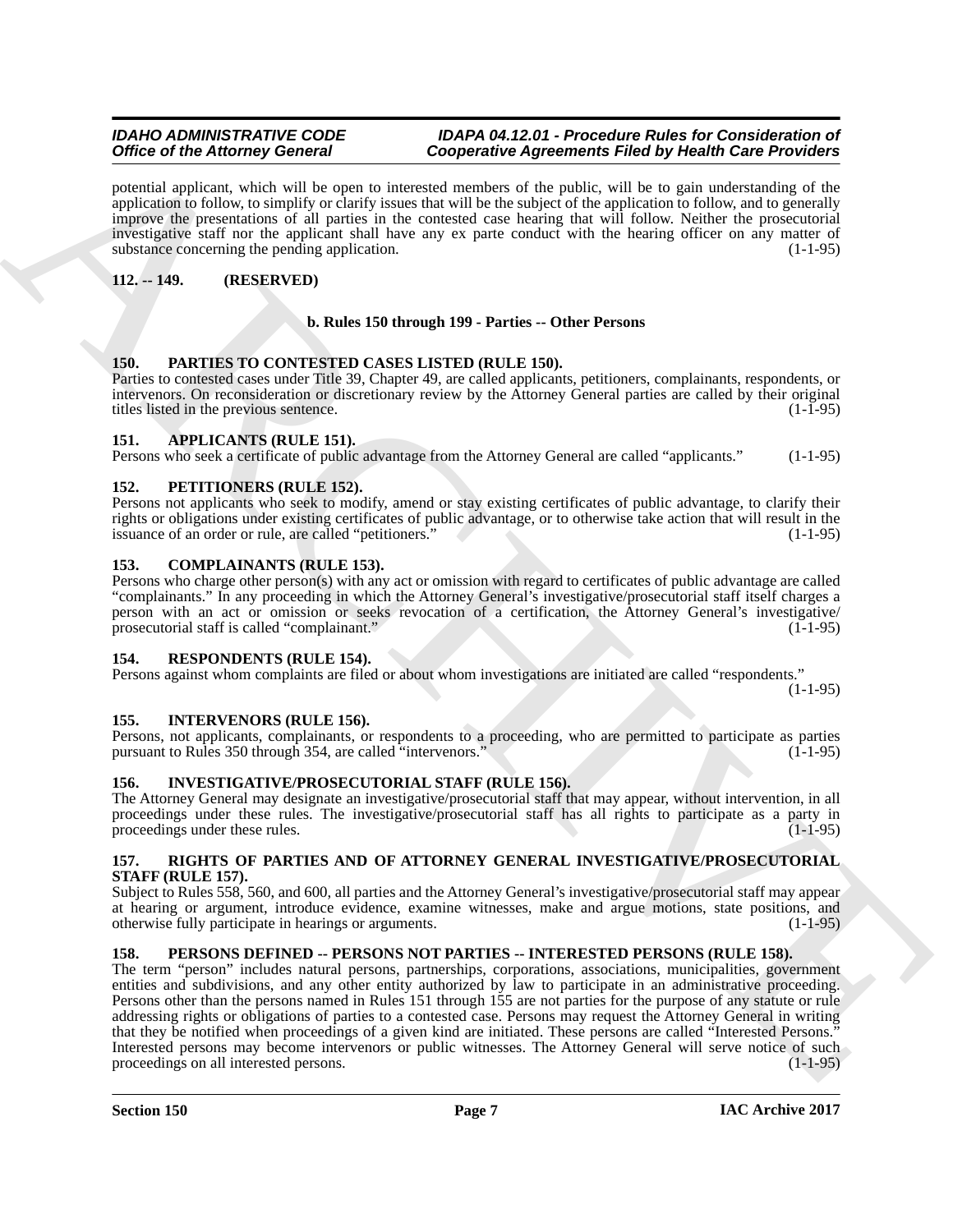<span id="page-7-0"></span>**159. -- 199. (RESERVED)**

#### **c. Rules 200 through 209 - Representatives of Parties**

#### <span id="page-7-6"></span><span id="page-7-1"></span>**200. ADOPTION BY REFERENCE OF RULES ADDRESSING REPRESENTATIVES OF PARTIES (RULE 200).**

Rules 200 through 207 of the Attorney General's Rules of Administrative Procedure, IDAPA 04.11.01.200 through 04.11.01.200 through 04.11.01.200 through 04.11.01.207, addressing representation of parties, are hereby adopted by reference.

#### <span id="page-7-2"></span>**201. -- 209. (RESERVED)**

#### **d. Rules 210 through 299 - Pleadings -- In General**

## <span id="page-7-11"></span><span id="page-7-3"></span>**210. PLEADINGS LISTED -- MISCELLANEOUS (RULE 210).**

Pleadings in contested cases are called applications, petitions, complaints, motions, answers, and consent agreements. Affidavits or declarations under penalty of perjury may be filed in support of any pleading. A party's initial pleading in any proceeding must comply with Rule 200. All pleadings filed during the formal stage of a proceeding must be filed in accordance with Rules 300 through 301. A party may adopt or join any other party's pleading. Two (2) or more separately stated grounds, claims or answers concerning the same subject matter may be included in one (1) pleading. (1-1-95) pleading. (1-1-95) (1-1-95)

<span id="page-7-4"></span>**211. -- 219. (RESERVED)**

### <span id="page-7-5"></span>**220. APPLICATIONS -- DEFINED -- FORM AND CONTENTS (RULE 220).**

<span id="page-7-7"></span>**01. Applications Defined**. All pleadings requesting a certificate of public advantage are called ions." (1-1-95) "applications."

<span id="page-7-9"></span>**02. Form and Contents**. Applications for a certificate of public advantage must contain the ion required in Subsections 220.03 through 220.08. (1-1-95) information required in Subsections 220.03 through 220.08.

<span id="page-7-10"></span>**03.** Listing of Parties. The application must list by name, business address, and business telephone all re providers party to the cooperative agreement. health care providers party to the cooperative agreement.

**a.** If the health care provider is a corporation, the application must list the corporation's principal executive officer or such other officer as the corporation may designate as contact for the corporation, the primary business address of the corporation, the primary Idaho business address if the primary business address is not in Idaho, the primary business telephone number for the corporation, and the primary Idaho business telephone if the primary business telephone is not in Idaho. (1-1-95)

**b.** If the health care provider is a partnership, the application must list the partnership name and each partner's name, the primary business address of the partnership, the primary Idaho business address if the primary business address is not in Idaho, the primary business telephone number for the partnership, and the primary Idaho business telephone if the primary business telephone is not in Idaho. (1-1-95)

Office of the Attorney General<br>
159, -199,<br>
(RESERVED)<br>
159, -199,<br>
(RESERVED)<br>
26. the band 200 nonegh 209-veloperative af Participa in Table 10 and 200 nonegh 200<br>
26. the 200 nonegh 200 states and investigate Participa **c.** If the health care provider is an individual or an association of individuals, the application must list the association's name (if there is one) and each individual's name, the primary business address of the association and each individual, the primary Idaho business address if the primary business address is not in Idaho, the primary business telephone number for the association and each individual, and the primary Idaho business telephone if the primary business telephone is not in Idaho or give a specific description of the individuals involved, e.g., all doctors in (\_\_) County referring patients to (\_\_\_) Hospital under the terms of the agreement attached as exhibit 1 to the application. (1-1-95) (and the contract of the contract of the contract of the contract of the contract of the contract of the contract of the contract of the contract of the contract of the contract of the contract of the

<span id="page-7-8"></span>**04. Description of Agreement**. The application must include an executed written copy of the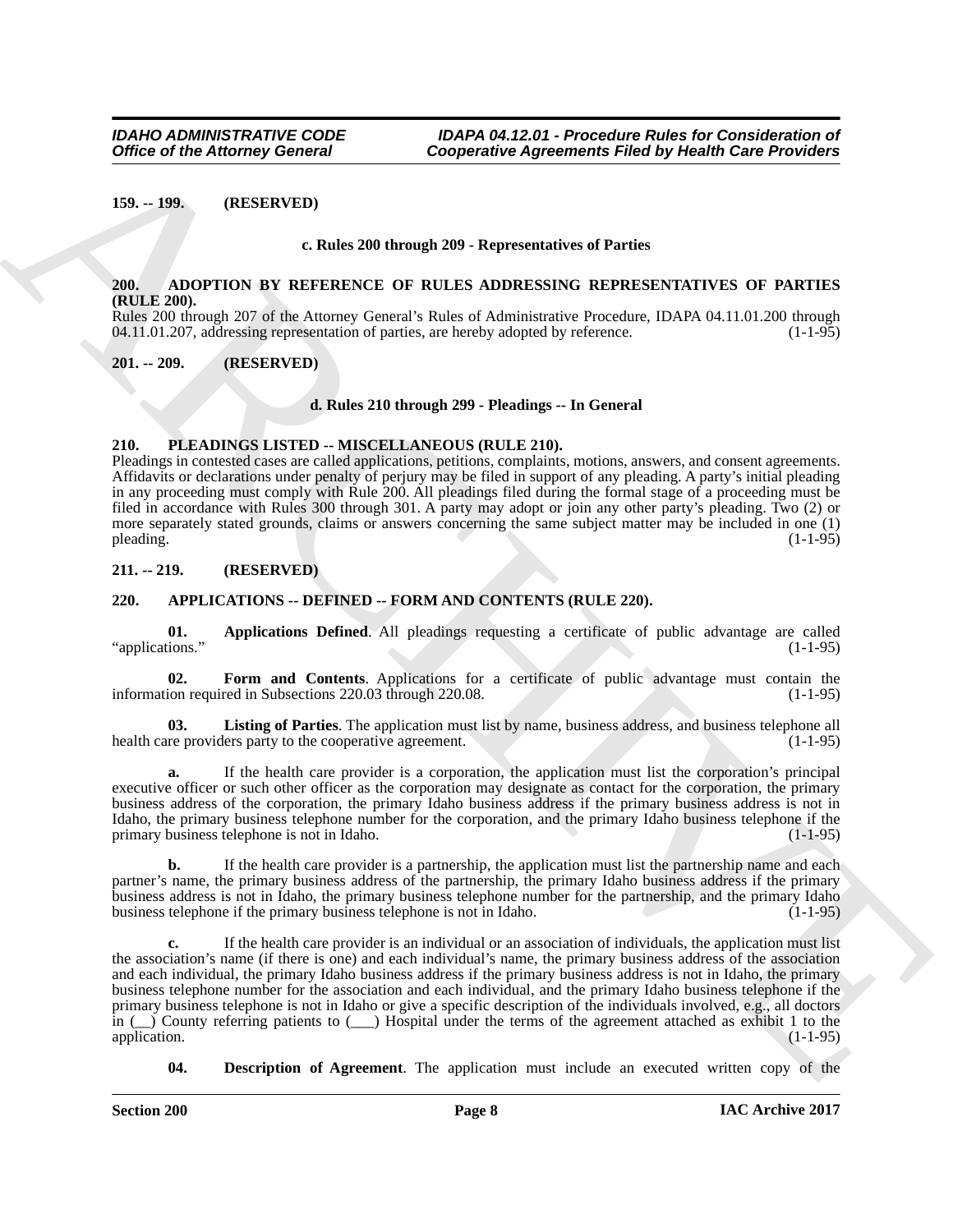cooperative agreement and describe the nature and scope of the cooperation in the agreement and any consideration passing to any party under the agreement.

**05. Listing of Benefits**. The application shall state whether one (1) or more of the following benefits will result from the issuance of a certificate of public advantage for the cooperative agreement and shall list any other additional benefits that the applicants wish to be taken into account in the consideration of the application. (1-1-95)

<span id="page-8-6"></span>**a.** The quality of health care provided to consumers will be enhanced; (1-1-95)

**b.** A hospital, if any, and other health care facilities that customarily serve the communities in the area be affected by the cooperative agreement will be preserved; (1-1-95) likely to be affected by the cooperative agreement will be preserved;

**c.** Services provided by the parties to cooperative agreement will gain cost efficiency; (1-1-95)

**d.** The utilization of health care resources and equipment in the area likely affected by the cooperative in will improve; or agreement will improve; or

**e.** Duplication of health care resources in the area likely affected by the cooperative agreement will be avoided. (1-1-95)

<span id="page-8-9"></span>**06. Supporting Analyses**. The application shall be accompanied by the prepared testimony of witnesses to be called at hearing by the applicants and additional reports, studies, etc., that the witnesses would introduce at hearing as exhibits supporting the application. The prepared testimony and exhibits shall address each of the potential benefits listed in Subsection 220.05 that are claimed by the applicants and any additional benefits that the applicants wish to be taken into consideration. (1-1-95)

<span id="page-8-8"></span><span id="page-8-7"></span>**07. Statement Concerning Discovery**. The application shall state whether the applicant consents to discovery under these rules. (1-1-95)

Oriented in Alternative Concerning Towards and the system in the system of the system of the system of the system of the system of the system of the system of the system of the system of the system of the system of the sy **08. Statement Concerning Fund for Expert Witnesses**. The application shall state whether the applicant consents to provide a fund for the investigative/prosecutorial staff of the Office of the Attorney General to hire experts to evaluate the application. If the applicant so consents, it shall specify the amount of the fund available or that the applicant would propose to negotiate the amount with the investigative/prosecutorial staff of the Office of the Attorney General. (1-1-95)

<span id="page-8-5"></span>**09. Defective or Insufficient Applications**. If an application does not contain all of the information required by this rule, it is defective or insufficient. (1-1-95)

## <span id="page-8-0"></span>**221. -- 229. (RESERVED)**

## <span id="page-8-4"></span><span id="page-8-1"></span>**230. ADOPTION BY REFERENCE OF RULES ADDRESSING PETITIONS, COMPLAINTS, MOTIONS, ANSWERS AND CONSENT AGREEMENTS (RULE 230).**

Rules 230, 240, 260, 270 AND 280 of the Attorney General's Rules of Administrative Procedure, IDAPA 04.11.01.230, 04.11.01.240, 04.11.01.260, 04.11.01.270, and 04.11.01.280, addressing petitions, complaints, motions, answers, and consent agreements are hereby adopted by reference. (1-1-95) motions, answers, and consent agreements are hereby adopted by reference.

## <span id="page-8-2"></span>**231. -- 299. (RESERVED)**

#### <span id="page-8-10"></span>**e. Rules 300 through 349 -- Filing, Service, Amendment and Withdrawal of Documents**

## <span id="page-8-3"></span>**300. FILING DOCUMENTS -- NUMBER OF COPIES -- FACSIMILE TRANSMISSION (FAX) (RULE 300).**

An original and two (2) copies of all documents intended to be part of the record of a contested case must be filed with the Office of the Attorney General or such other person as designated by the hearing officer. The original shall be for the hearing officer and the two copies for the Attorney General's investigative/prosecutorial staff. Pleadings and other documents not exceeding ten (10) pages in length requiring urgent or immediate action may be filed by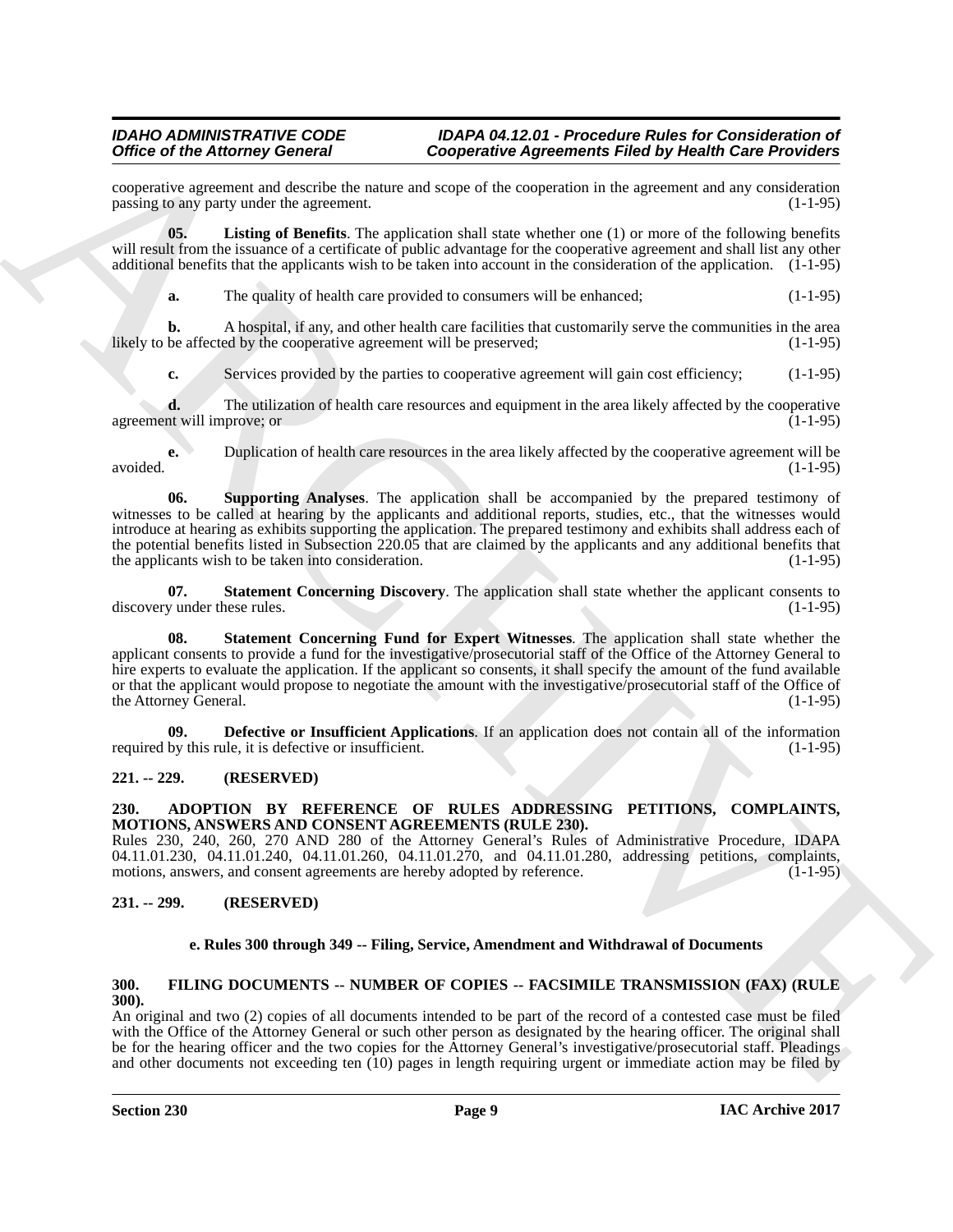facsimile transmission (FAX). Whenever any document is filed by FAX, if possible, originals must be delivered by overnight mail the next working day.

#### <span id="page-9-11"></span><span id="page-9-0"></span>**301. ADOPTION BY REFERENCE OF RULES ADDRESSING SERVICE OF PLEADINGS AND OTHER RULES ON PLEADINGS (RULE 301).**

Rules 301 through 305 of the Attorney General's Idaho Rules of Administrative Procedure, IDAPA 04.11.01.301 through 04.11.01.305, addressing pleadings, hereby adopted by reference. (1-1-95) through  $04.11.01.305$ , addressing pleadings, hereby adopted by reference.

## <span id="page-9-1"></span>**302. -- 349. (RESERVED)**

#### **f. Rules 350 through 399 - Intervention -- Public Witnesses**

#### <span id="page-9-10"></span><span id="page-9-2"></span>**350. ADOPTION BY REFERENCE OF RULES ADDRESSING INTERVENTION AND PUBLIC WITNESSES (RULE 350).**

Rules 350 through 355 of the Attorney General's Rules of Administrative Procedure, IDAPA 04.11.01.350 through 04.11.01.355, addressing intervention and public witnesses, are hereby adopted by reference. (1-1-95)

### <span id="page-9-3"></span>**351. -- 399. (RESERVED)**

#### Part 2. Rules 400 through 499 -- Declaratory Rulings and Orders -- Hearing Officers --**Presiding Officers -- Dual Investigatory and Adjudicatory Functions**

## **a. Rules 400 through 409 -- Declaratory Rulings**

#### <span id="page-9-9"></span><span id="page-9-4"></span>**400. ADOPTION BY REFERENCE OF RULES ADDRESSING DECLARATORY RULINGS (RULE 400).**

Rules 400 through 402 of the Attorney General's Rules of Administrative Procedure, IDAPA 04.11.01.400 through 04.11.01.402, addressing declaratory orders, are hereby adopted by reference. (1-1-95) 04.11.01.402, addressing declaratory orders, are hereby adopted by reference.

#### <span id="page-9-5"></span>**401. -- 409. (RESERVED)**

#### **b. Rules 410 through 419 -- Hearing Officers -- Presiding Officers**

### <span id="page-9-12"></span><span id="page-9-6"></span>**410. APPOINTMENT OF HEARING OFFICERS (RULE 410).**

Office of the ARCHIVES (Specialize Research Rich by Highlin Concerns)<br>
Incidential functions (EAS), Whenever and Oceannosis European Filicid by Highlin Concerns)<br>
Unitary Research Concerns (Fig. 1997), Whenever and Concer A hearing officer is a person other than the Attorney General appointed to hear contested cases on behalf of the Attorney General. Hearing officers may be deputy attorneys general, other employees of the Attorney General or independent contractors. Hearing officers may be (but need not be) attorneys. Hearing officers who are not attorneys should ordinarily be persons with technical expertise or experience in issues of health care providers' cooperative agreements. The appointment of a hearing officer is a public record available for inspection, examination and copying. (1-1-95)

## <span id="page-9-15"></span><span id="page-9-7"></span>**411. HEARING OFFICERS CONTRASTED WITH ATTORNEY GENERAL (RULE 411).**

The Attorney General is not a hearing officer, even if the Attorney General presides at a contested case. The term<br>"hearing officer" as used in these rules refers only to presiding officers other than the Attorney General. "hearing officer" as used in these rules refers only to presiding officers other than the Attorney General.

## <span id="page-9-8"></span>**412. DISQUALIFICATION OF OFFICERS HEARING CONTESTED CASES (RULE 412).**

Pursuant to Section 67-5252, Idaho Code, there are two (2) rules for disqualification of hearing officers. (1-1-95)

**01. Disqualification in Applications for Certificate**. Section 39-4303(3) requires applications for a certificate of public advantage to be heard within sixty (60) days. Accordingly, under Section 67-5252, Idaho Code, no party to the contested case can disqualify a hearing officer except for cause. (1-1-95)

## <span id="page-9-14"></span><span id="page-9-13"></span>**02. Disqualification in Other Contested Cases**. In other contested cases, any party shall have a right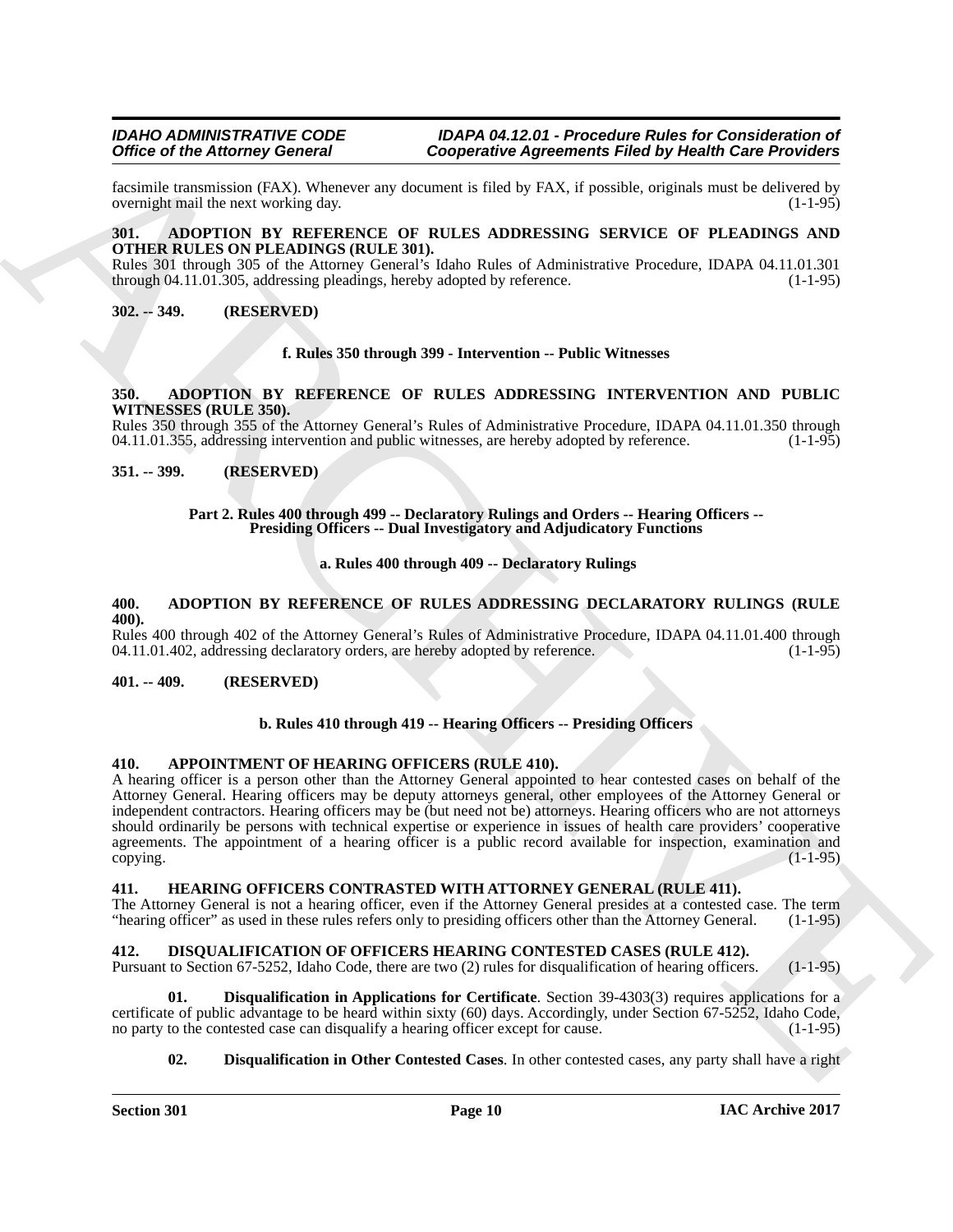<span id="page-10-7"></span>to one (1) disqualification without cause of any person serving or designated to serve as a hearing officer. Any party shall have a right to move to disqualify a hearing officer for bias, prejudice, interest, substantial prior involvement in the case other than as a presiding officer, status as an employee of the Attorney General, lack of professional knowledge in the subject matter of the contested case, or any other reason provided by law or for any cause for which a judge is or may be disqualified.

Office of the Altimote General control is presented Figure and the by-britan Euckle of the Branchive Control in the state of the Altimote Control in the state of the Altimote Control in the state of the Altimote Control i **03. Motion for Disqualification**. Any party may, within fourteen (14) days, petition for the disqualification of a hearing officer after receiving notice that the officer will preside at a contested case or promptly upon discovering facts establishing grounds for disqualification, whichever is later. A hearing officer whose disqualification is requested shall determine in writing whether to grant the motion for disqualification, stating facts and reasons for the hearing officer's determination. Disqualification of the Attorney General is not allowed. See Sections 59-704 and 67-5252(4), Idaho Code. (1-1-95)

## <span id="page-10-4"></span><span id="page-10-0"></span>**413. ADOPTION BY REFERENCE OF RULES ADDRESSING HEARING OFFICERS AND PRESIDING OFFICERS (RULE 413).**

Rules 413 through 417 of the Attorney General's Rules of Administrative Procedure, IDAPA 04.11.01.413 through 04.11.01.417.17, addressing hearing officers and presiding officers, are hereby adopted by reference. (1-1-95) 04.11.01.417.17, addressing hearing officers and presiding officers, are hereby adopted by reference.

## <span id="page-10-1"></span>**414.-- 419. (RESERVED)**

#### **c. Rules 420 through 429 -- Responsibility for Investigative/Prosecutorial and Adjudicatory Functions upon Consideration of Contested Cases**

#### <span id="page-10-2"></span>**420. CONTRAST BETWEEN OFFICE OF ATTORNEY GENERAL'S INVESTIGATIVE/ PROSECUTORIAL AND ADJUDICATORY FUNCTIONS (RULE 420).**

Rules 420 through 429 set forth procedures to be followed by the Office of the Attorney General in processing applications for a certificate of public advantage and in conducting proceedings to revoke certificates of public advantage. (1-1-95)

<span id="page-10-6"></span>**01. Investigative/Prosecutorial Function**. The investigative/prosecutorial function is performed by deputy attorneys general and other personnel or consultants assigned to review applications for a certificate of public advantage or to prosecute proposed revocations of certificates of public ad vantage. The investigative/prosecutorial function includes gathering of evidence concerning an application or potential revocation outside of formal contested case proceedings, presentation of allegations or evidence for determination whether a complaint to revoke a certificate will be issued, and presentation of evidence in a formal contested case proceeding. (1-1-95) certificate will be issued, and presentation of evidence in a formal contested case proceeding.

<span id="page-10-5"></span>**02. Adjudicatory Function**. The adjudicatory function is performed by a hearing officer appointed by the Attorney General or by the Attorney General upon review of the hearing officer's preliminary order. The adjudicatory function includes deciding whether to issue a complaint for revocation of a certificate upon the basis of allegations before the Office of the Attorney General, deciding whether to accept a consent order or other settlement of a complaint, and deciding the merits of an application or a complaint following presentation of evidence in formal contested case proceedings. A deputy attorney general may be assigned to be a hearing officer. (1-1-95)

## <span id="page-10-3"></span>**421. PUBLIC INQUIRIES ABOUT OR RECOMMENDATIONS FOR COMPLAINT (RULE 421).**

This rule sets forth procedures to be followed by the Office of the Attorney General upon receipt of an inquiry whether or how an application for a certificate should be made or whether a complaint to revoke a certificate should<br>(1-1-95) be issued.  $(1-1-95)$ 

<span id="page-10-9"></span>**The Attorney General.** When the public contacts the Attorney General, the Attorney General may: explain the office's procedures; explain the office's jurisdiction or authority (including the statutes or rules administered by the Attorney General); and direct the public to appropriate staff personnel who can provide assistance or who can advise them how to pursue a formal proceeding before the Attorney General. No statement of the Attorney General in response to a public inquiry constitutes a finding of fact, conclusion of law or other decision on the underlying matter. (1-1-95)

<span id="page-10-8"></span>**02. Deputy Attorneys General**. When the public contacts a deputy attorney general (other than a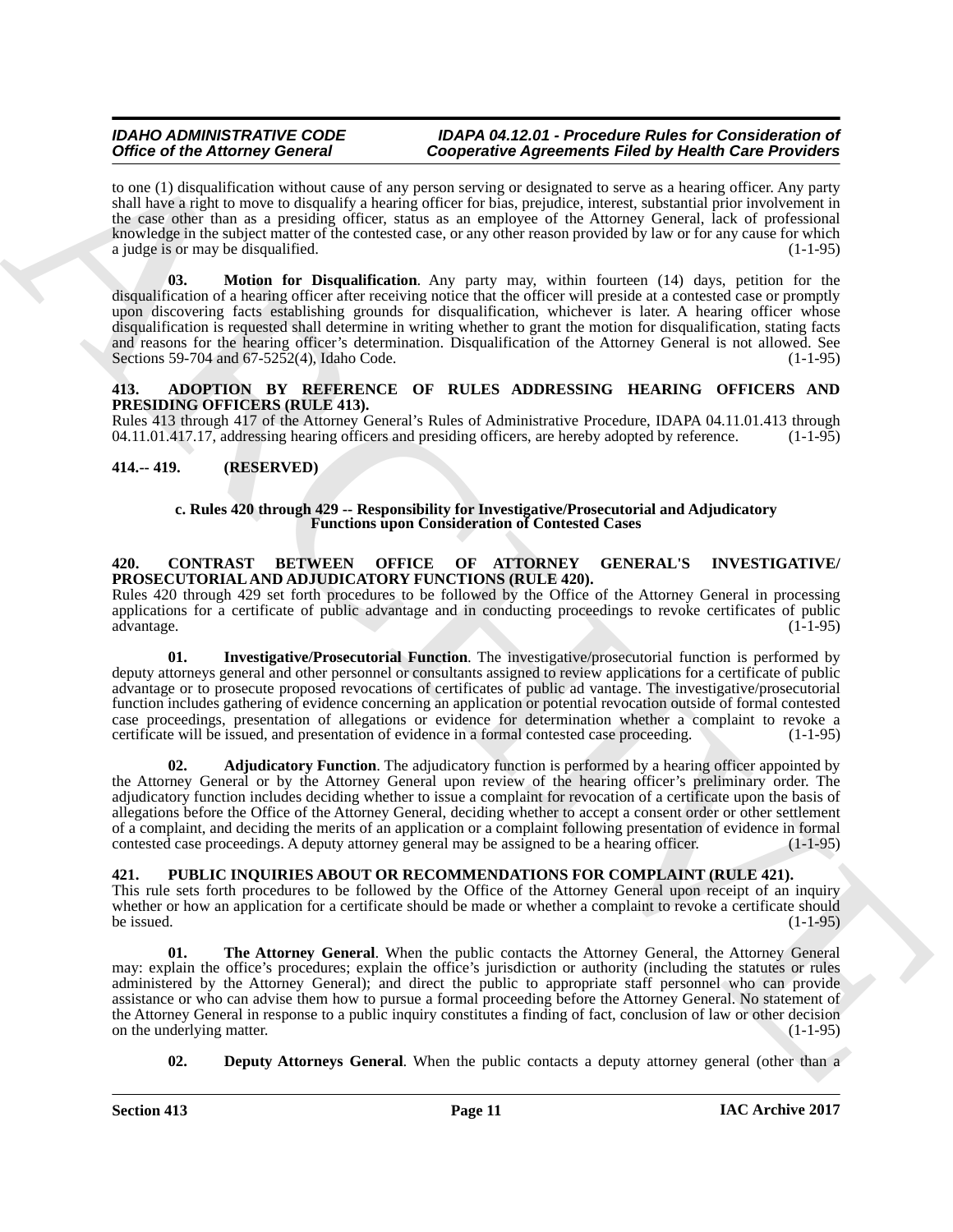Office of the Alternative Connective Connective Approximate Approximation Finite by the MD Connective Connective Approximation Connective Connective Connective Connective Connective Connective Connective Connective Connec deputy attorney general assigned to be a hearing officer) to inquire whether or how an application for a certificate should be made or a complaint to revoke a certificate should be issued, the deputy attorney general may: explain the procedures to be followed; explain the Attorney General's jurisdiction or authority (including an explanation of the statutes or rules administered by the Attorney General); and direct the public to appropriate staff personnel who can provide investigatory assistance or who can advise them how to pursue a formal proceeding before the Attorney General. A deputy attorney general assigned to an investigative/prosecutorial role may discuss whether given allegations would, in the deputy's opinion, warrant the issuance of a certificate or a complaint to revoke a certificate or warrant direction to staff to pursue further investigation. Neither a hearing officer nor the Attorney General is bound by the deputy's advice or recommendations, and the deputy should notify the public that neither a hearing officer nor the Attorney General is obligated to follow the deputy's advice or recommendations. (1-1-95)

<span id="page-11-7"></span>**Other Staff**. When the public contacts other staff in the Office of the Attorney General to inquire whether or how an application for a certificate should be made or a complaint to revoke a certificate should be issued, a staff member authorized to respond may: explain the Attorney General's procedures; explain the Attorney General's jurisdiction or authority (including an explanation of the statutes or rules administered by the Attorney General); direct the public to appropriate staff personnel who can provide investigatory assistance or who can advise them how to pursue a complaint before the Attorney General; and express an opinion whether given allegations would, in the staff's opinion, warrant the issuance of a complaint or warrant staff's further investigation. Neither the hearing officer nor the Attorney General is bound by the staff's advice or recommendations, and the staff should notify the public that neither the hearing officer nor the Attorney General is obligated to follow the staff's advice or recommendations.  $(1-1-95)$ 

<span id="page-11-6"></span>**04. Hearing Officers**. When the public contacts a hearing officer to inquire whether or how an application for a certificate should be made or a complaint to revoke a certificate should be issued, the hearing officer should not discuss the matter, but should refer the member of the public to other personnel. (1-1-95)

## <span id="page-11-0"></span>**422. CONSIDERATION OF CONSENT AGREEMENT OR OTHER SETTLEMENTS (RULE 422).**

This rule sets forth procedures to be followed by the Office of the Attorney General when a consent agreement, stipulated settlement, or other settlement is negotiated before an application for a certificate of public advantage or an complaint for revocation of a certificate is filed. (1-1-95) complaint for revocation of a certificate is filed.

<span id="page-11-3"></span>**01. Negotiations**. A deputy attorney general assigned to an investigative/prosecutorial role and other staff may negotiate consent agreements or other settlements. Neither the Attorney General nor a hearing officer may participate in these negotiations, but the Attorney General may have rules or guidelines for issuance of consent agreements or other general policy statements available to guide individual negotiations. (1-1-95) agreements or other general policy statements available to guide individual negotiations.

<span id="page-11-4"></span>**02. Presentation of Consent Agreement**. Consent agreements must be presented to the Office of the Attorney General for approval. The consent agreement may be presented to the Office of the Attorney General by representatives of any party, unless the agreement provides to the contrary. (1-1-95)

<span id="page-11-2"></span>**03. Consideration of Consent Agreement**. A consent agreement that is presented to the Office of the Attorney General must be reviewed under this rule. A hearing officer will be assigned to review the consent agreement. The hearing officer may accept or reject the consent agreement, indicate how the consent agreement must be modified to be acceptable, or inform the parties what further information is required for consideration of the consent agreement. When a consent agreement is rejected, no matter recited in the rejected consent agreement may be used as an admission against a party in any later proceeding before the Attorney General, and any such matter must be proven by evidence independent of the consent agreement. Any acceptance or rejection of the consent agreement shall be done by preliminary order, which may be reviewed by the Attorney General as any other preliminary order.  $(1-1-95)$ 

## <span id="page-11-1"></span>**423. PROCEDURES AFTER INITIATION OF FORMAL CASE (RULE 423).**

This rule sets forth procedures to be followed by the Office of the Attorney General after a formal case is initiated, while investigation or discovery is underway, while a hearing is conducted, and before the preliminary order of the hearing officer is reviewed by the Attorney General (if a hearing officer's preliminary order is reviewed). (1-1-95)

## <span id="page-11-5"></span>**01. The Attorney General**. (1-1-95)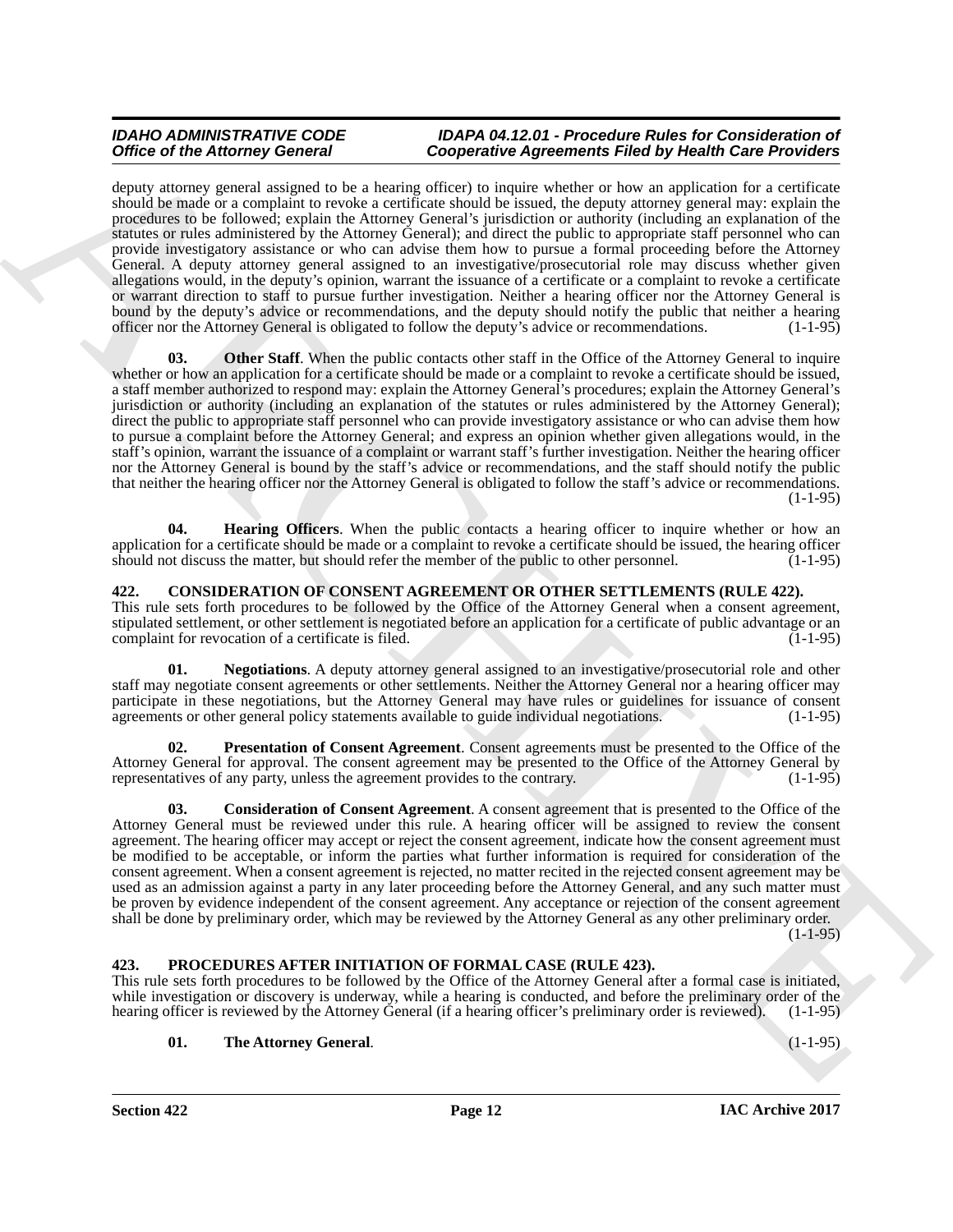**a.** Prohibited Contacts--Allowable Managerial Reporting. The Attorney General shall not discuss the substance of the contested case ex parte with any representative of any party or with deputy attorneys general or other staff involved in the investigation or prosecution of the case. The Attorney General may request periodic progress reporting on staff preparation. For example, the Attorney General may ask whether the staff will be prepared to present its case by a given date, but cannot inquire about the substance of the staff's case. (1-1-95)

**b.** Allowed Discussions. The Attorney General may discuss the substance of the contested case with deputy attorneys general and staff who are not involved in the investigation or prosecution of the contested case. The Attorney General may discuss the substance of the contested case with the hearing officer assigned to the case.

(1-1-95)

### <span id="page-12-5"></span>**02. Deputy Attorneys General**. (1-1-95)

**a.** Investigative/Prosecutorial Attorneys. No deputy attorney general involved in the investigation or prosecution of a contested case shall discuss the substance of the contested case ex parte with the Attorney General, a hearing officer assigned to hear the contested case, or with any deputy attorney general assigned to advise or assist<br>the Attorney General or hearing officer assigned to hear the contested case. (1-1-95) the Attorney General or hearing officer assigned to hear the contested case.

**b.** Advisory Attorneys. No deputy attorney general assigned to advise or assist the Attorney General or hearing officer shall discuss the substance of the contested case ex parte with any representative of any party or with deputy attorneys general or staff involved in the investigation or prosecution of the contested case. A deputy attorney general assigned to advise or assist the Attorney General or hearing officer may discuss the substance of the contested case with the hearing officer or Attorney General.

#### <span id="page-12-7"></span>**03.** Other Staff. (1-1-95)

**a.** Investigative/Prosecutorial Staff. No staff involved in the investigation or prosecution of the contested case shall discuss the substance of the contested case ex parte with the Attorney General, a hearing officer assigned to hear the contested case, or with any deputy attorney general assigned to advise or assist the Attorney<br>General or hearing officer assigned to hear the contested case. (1-1-95) General or hearing officer assigned to hear the contested case.

**b.** Advisory Staff. No staff assigned to advise or assist the Attorney General or hearing officer shall discuss the substance of the contested case ex parte with any representative of any party or with deputy attorneys general or staff involved in the investigation or prosecution of the contested case. Staff assigned to advise or assist the Attorney General or hearing officer may discuss the substance of the contested case with the hearing officer or Attorney General. (1-1-95)

<span id="page-12-6"></span>**04. Hearing Officers**. No hearing officer shall discuss the substance of the contested case ex parte with any representative of any party or with deputy attorneys general or staff involved in the investigation or prosecution of the contested case. Hearing officers may discuss the substance of the contested case with deputy attorneys general assigned to advise or assist the hearing officer. Hearing officers may discuss the substance of the contested case with the Attorney General. (1-1-95)

## <span id="page-12-4"></span><span id="page-12-0"></span>**424. HEARING OFFICERS (RULE 424).**

Office of the Alberta) Connective Manuscript Connective Agreements Finite by the Manuscript Connective Agreements Finite University Connective Agreements Connective Agreements Finite University Connective Manuscript Conne No hearing officer may discuss the substance of a contested case ex parte with any deputy attorney general or staff involved in the investigation or prosecution of the contested case at any stage of the consideration of the contested case or pending judicial review of the decision in the contested case. A hearing officer may consult with any other hearing officer and with the Attorney General. A hearing officer may consult with a deputy attorney general assigned to advise or assist the hearing officer. The Attorney General may appoint as a hearing officer a deputy attorney<br>general who will advise or assist the Attorney General in consideration of the contested case. (1-1-95) general who will advise or assist the Attorney General in consideration of the contested case.

## <span id="page-12-2"></span><span id="page-12-1"></span>**425. ATTORNEY GENERAL'S CONSIDERATION OF PRELIMINARY ORDER (RULE 425).**

This rule sets forth procedures to be followed by the Attorney General, deputy attorneys general, staff, and hearing officers if the Attorney General has accepted the hearing officer's preliminary order for discretionary review.

 $(1-1-95)$ 

<span id="page-12-3"></span>**01. The Attorney General**. In considering the hearing officer's preliminary order, the Attorney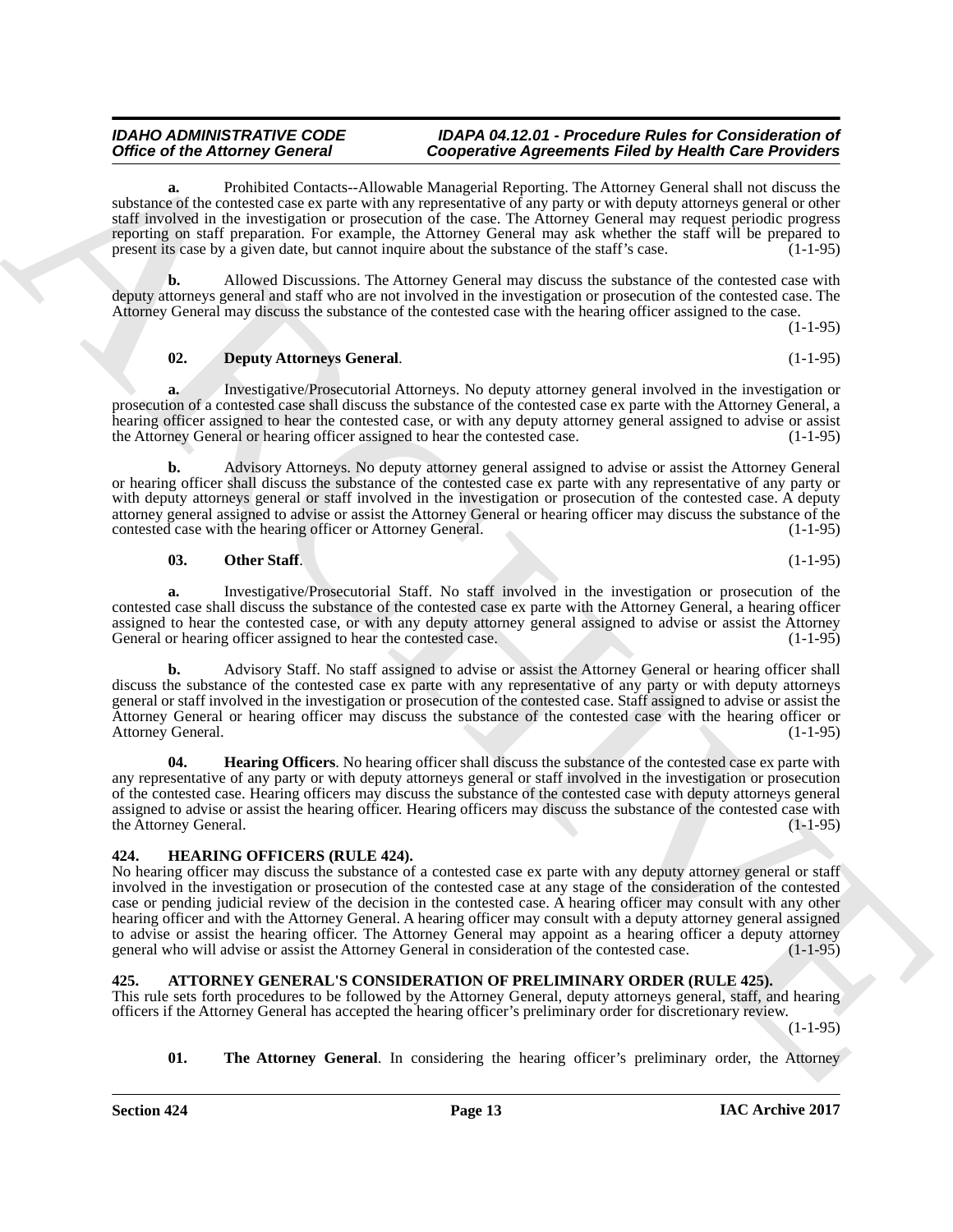#### **Section 500 Page 14**

### *IDAHO ADMINISTRATIVE CODE IDAPA 04.12.01 - Procedure Rules for Consideration of Office of the Attorney General Cooperative Agreements Filed by Health Care Providers*

Office of the Alternative Control is the species of the species Reference Control in the Lydian Control in the species of the Control in the Control in the Control in the Control in the Control in the Control in the Contr General may consult with deputy attorneys general assigned to advise or assist the Attorney General and with staff that did not participate in the investigation or prosecution of the contested case. The Attorney General may consult with the hearing officer that heard the contested case and prepared the preliminary order or other hearing officers.  $(1 - 1 - 95)$ 

## <span id="page-13-8"></span>**02. Deputy Attorneys General**. (1-1-95)

**a.** Investigative/Prosecutorial Attorneys. No deputy attorney general involved in the investigation or prosecution of a contested case shall consult with the Attorney General considering the hearing officer's preliminary order. (1-1-95)

**b.** Advisory Attorneys. A deputy attorney general assigned to advise or assist the Attorney General in consideration of the contested case may consult with the Attorney General in preparation for or while the Attorney General is considering the hearing officer's preliminary order. (1-1-95)

## <span id="page-13-10"></span>**03.** Other Staff. (1-1-95)

**a.** Investigative/Prosecutorial Staff. No staff involved in the investigation or prosecution of the contested case shall consult with the Attorney General in the Attorney's General consideration of the preliminary  $\sigma$ order. (1-1-95)

**b.** Advisory Staff. Any staff assigned to advise or assist the Attorney General may consult with the General at the Attorney General's direction. (1-1-95) Attorney General at the Attorney General's direction.

<span id="page-13-9"></span>**04. Hearing Officers**. No hearing officer shall consult with any person other than the Attorney General or another deputy assigned to advise the Attorney General during the Attorney General's consideration of the hearing officer's preliminary order. (1-1-95) officer's preliminary order.

## <span id="page-13-0"></span>**426. -- 499. (RESERVED)**

## **Part 3. Rules 500 through 699 -- Post-Pleading Procedure**

## **a. Rules 500 through 509 -- Alternative Dispute Resolution (ADR)**

## <span id="page-13-6"></span><span id="page-13-1"></span>**500. ADOPTION BY REFERENCE OF RULES ADDRESSING ALTERNATIVE DISPUTE RESOLUTION (ADR) (RULE 500).**

Rules 500 through 502 of the Attorney General's Rules of Administrative Procedure, IDAPA 04.11.01.500 through 04.11.01.502, addressing alternative dispute resolution (ADR), are hereby adopted by reference. (1-1-95) 04.11.01.502, addressing alternative dispute resolution (ADR), are hereby adopted by reference.

## <span id="page-13-2"></span>**501. -- 509. (RESERVED)**

## **b. Rules 510 through 519 -- Prehearing Conferences**

#### <span id="page-13-7"></span><span id="page-13-3"></span>**510. ADOPTION OF REFERENCE OF RULES ADDRESSING PREHEARING CONFERENCES (RULE 510).**

Rules 510 through 514 of the Attorney General's Rules of Administrative Procedure, IDAPA 04.11.01.510 through 04.11.01.514, addressing prehearing conferences, are hereby adopted by reference. (1-1-95)

## <span id="page-13-4"></span>**511. -- 519. (RESERVED)**

## **c. Rules 520 through 539 -- Discovery -- Related Prehearing Procedures**

## <span id="page-13-5"></span>**520. KINDS AND SCOPE OF DISCOVERY LISTED (RULE 520).**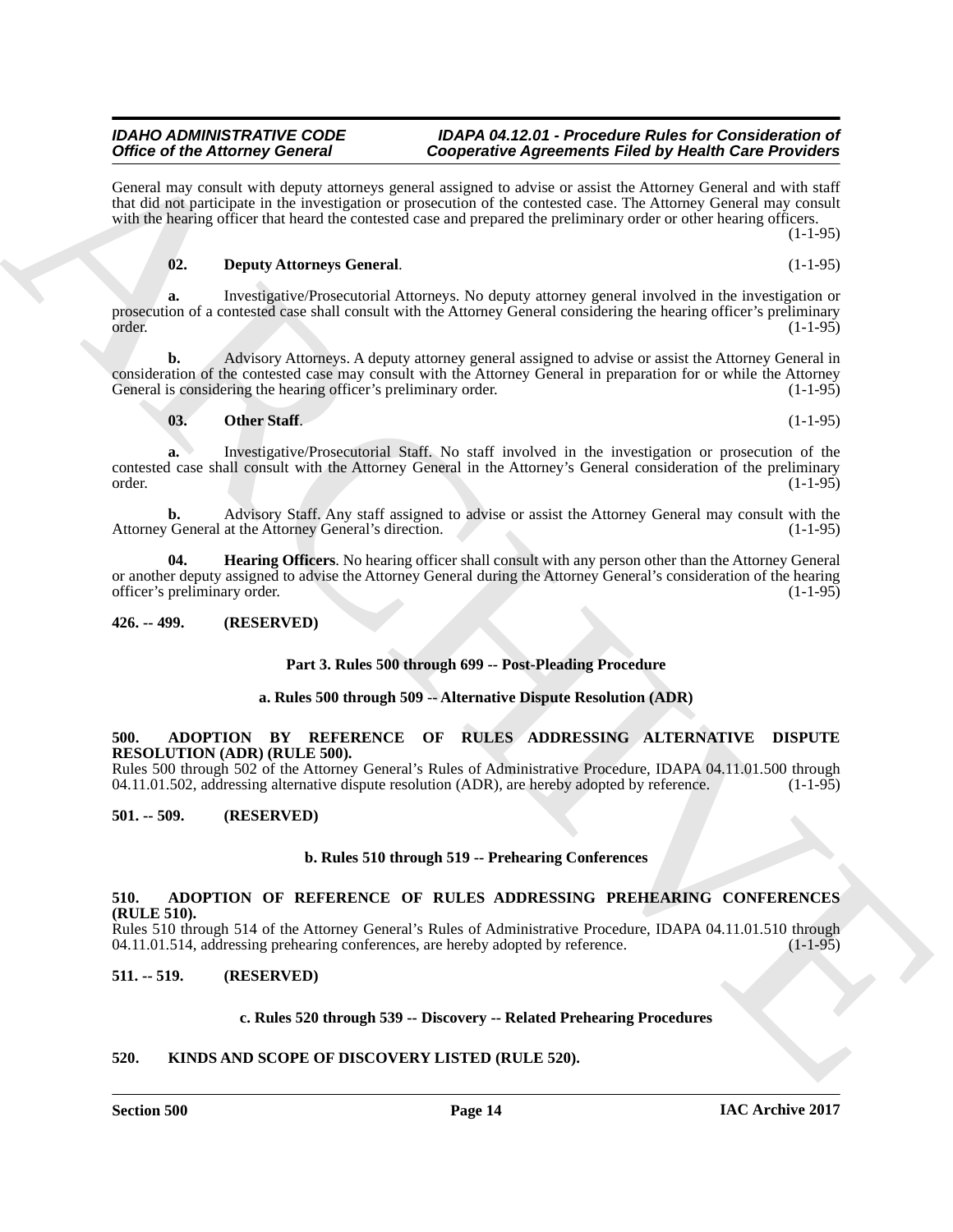<span id="page-14-13"></span>

|                                      | <b>Office of the Attorney General</b>                                      | <b>Cooperative Agreements Filed by Health Care Providers</b>                                                                                                                                                                                                                                                                                                                                                                                                                                   |            |
|--------------------------------------|----------------------------------------------------------------------------|------------------------------------------------------------------------------------------------------------------------------------------------------------------------------------------------------------------------------------------------------------------------------------------------------------------------------------------------------------------------------------------------------------------------------------------------------------------------------------------------|------------|
| 01.                                  |                                                                            | Kinds of Discovery. The kinds of discovery recognized by these rules in contested cases are:                                                                                                                                                                                                                                                                                                                                                                                                   | $(1-1-95)$ |
| a.                                   | Depositions;                                                               |                                                                                                                                                                                                                                                                                                                                                                                                                                                                                                | $(1-1-95)$ |
| b.                                   | Production requests or written interrogatories; and                        |                                                                                                                                                                                                                                                                                                                                                                                                                                                                                                | $(1-1-95)$ |
| c.                                   | Requests for admission.                                                    |                                                                                                                                                                                                                                                                                                                                                                                                                                                                                                | $(1-1-95)$ |
| 02.                                  |                                                                            | Scope of Discovery. Unless otherwise provided by statute, rule, order or notice, the scope of<br>discovery is governed by the Idaho Rules of Civil Procedure (see Idaho Rule of Civil Procedure 26(b)).                                                                                                                                                                                                                                                                                        | $(1-1-95)$ |
| 521.<br>addressing discovery.        | WHEN DISCOVERY AUTHORIZED (RULE 521).                                      | Parties may agree between or among themselves to provide for discovery. If the applicant for a certificate of public<br>advantage consents to being subject to discovery, the hearing officer may issue an order scheduling discovery based<br>upon that consent. Any party that propounds discovery to the applicant has by operation of this rule also consented to<br>discovery of its case according to the terms of the hearing officer's order compelling discovery or subsequent orders | $(1-1-95)$ |
| 522.                                 | RIGHTS TO DISCOVERY RECIPROCAL (RULE 522).                                 | All parties have a right of discovery of all other parties according to Rule 521.                                                                                                                                                                                                                                                                                                                                                                                                              | $(1-1-95)$ |
| 523.                                 | <b>DEPOSITIONS (RULE 523).</b><br>Rules of Civil Procedure, rule or order. | Whenever the parties involved have agreed to or have consented to discovery according to these rules, depositions<br>may be taken in accordance with the Idaho Rules of Civil Procedure for any purpose allowed by statute, the Idaho                                                                                                                                                                                                                                                          | $(1-1-95)$ |
| 524.<br><b>ADMISSION (RULE 524).</b> |                                                                            | PRODUCTION REQUESTS OR WRITTEN INTERROGATORIES AND REQUESTS FOR<br>Whenever the parties involved have agreed to or consented to discovery according to these rules, production requests<br>or written interrogatories and requests for admission may be submitted in accordance with the Idaho Rules of Civil<br>Procedure for any purpose allowed by statute, the Idaho Rules of Civil Procedure, rule or order.                                                                              | $(1-1-95)$ |
| 525.<br>Code.                        |                                                                            | ANSWERS TO DISCOVERY IN PUBLIC FILES (RULE 525).<br>Answers to discovery in the possession of the Office of the Attorney General are in the public domain. Answers are<br>subject to inspection, examination and copying under the public records law, Sections 9-337 through 9-348, Idaho                                                                                                                                                                                                     | $(1-1-95)$ |
| 526.                                 | (RESERVED)                                                                 |                                                                                                                                                                                                                                                                                                                                                                                                                                                                                                |            |
| 527.                                 | AND PREPARED TESTIMONY AND EXHIBITS (RULE 527).                            | ADOPTION BY REFERENCE OF RULES RELATING TO ANSWERS TO PRODUCTION<br>REQUESTS, FILING AND SERVICE OF DISCOVERY-RELATED DOCUMENTS, EXHIBIT NUMBERS,<br>Rules 527 through 530 of the Attorney General's Rules of Administrative Procedure, IDAPA 04.11.01.527 through<br>04.11.01.530, addressing answers to production requests, filing and service of discovery-related documents, exhibit<br>numbers, and prepared testimony and exhibits, are hereby adopted by reference.                    | $(1-1-95)$ |
| $528. - 530.$                        | (RESERVED)                                                                 |                                                                                                                                                                                                                                                                                                                                                                                                                                                                                                |            |
| 531.                                 |                                                                            | <b>SANCTIONS FOR FAILURE TO OBEY ORDER SCHEDULING DISCOVERY (RULE 531).</b><br>The hearing officer may impose all sanctions recognized by statute or rule for failure to comply with an order<br>scheduling discovery. In particular, whether or not the applicant has consented to discovery, the hearing officer may<br>find that the applicant has not met its burden of persuasion of the benefits of the cooperative agreement if the                                                     |            |
|                                      |                                                                            | applicant will not comply with reasonable requests for discovery on material relevant to its application.                                                                                                                                                                                                                                                                                                                                                                                      | $(1-1-95)$ |

## <span id="page-14-18"></span><span id="page-14-14"></span><span id="page-14-0"></span>**521. WHEN DISCOVERY AUTHORIZED (RULE 521).**

## <span id="page-14-16"></span><span id="page-14-1"></span>**522. RIGHTS TO DISCOVERY RECIPROCAL (RULE 522).**

## <span id="page-14-12"></span><span id="page-14-2"></span>**523. DEPOSITIONS (RULE 523).**

#### <span id="page-14-15"></span><span id="page-14-3"></span>**524. PRODUCTION REQUESTS OR WRITTEN INTERROGATORIES AND REQUESTS FOR ADMISSION (RULE 524).**

#### <span id="page-14-11"></span><span id="page-14-4"></span>**525. ANSWERS TO DISCOVERY IN PUBLIC FILES (RULE 525).**

## <span id="page-14-5"></span>**526. (RESERVED)**

#### <span id="page-14-10"></span><span id="page-14-6"></span>**527. ADOPTION BY REFERENCE OF RULES RELATING TO ANSWERS TO PRODUCTION REQUESTS, FILING AND SERVICE OF DISCOVERY-RELATED DOCUMENTS, EXHIBIT NUMBERS, AND PREPARED TESTIMONY AND EXHIBITS (RULE 527).**

## <span id="page-14-7"></span>**528. -- 530. (RESERVED)**

## <span id="page-14-17"></span><span id="page-14-8"></span>**531. SANCTIONS FOR FAILURE TO OBEY ORDER SCHEDULING DISCOVERY (RULE 531).**

#### <span id="page-14-9"></span>**532. -- 539. (RESERVED)**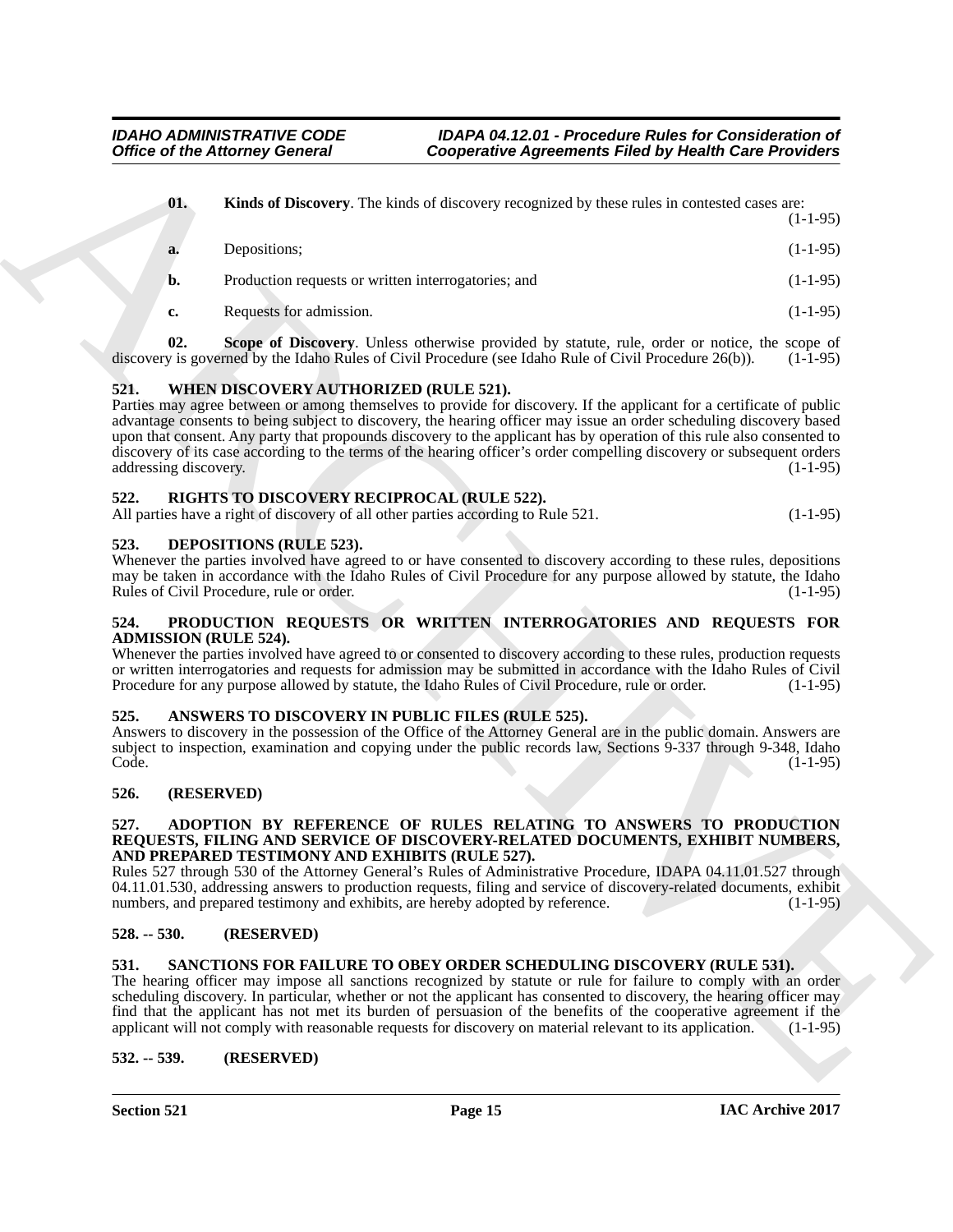### **d. Rules 540 Through 549 -- Particular Rules for Issuance or Revocation of a Certificate of Public Advantage**

## <span id="page-15-7"></span><span id="page-15-0"></span>**540. TIMETABLE FOR PROCESSING APPLICATION FOR CERTIFICATE OF PUBLIC ADVANTAGE (RULE 540).**

Office of the Attorney General Conservative Agreements Filed by Health Care Providers<br>
4. Rate state and the SHETICATION TOR CERTIFICATE OF PEOPLE<br>
STREET IN THE SHETICATE OF TREET IS a state of the SHETICATE OF TREET IS Section 39-4903(3), Idaho Code, provides that the Attorney General must grant or deny an application for a certificate of public advantage within sixty (60) days of the date of the filing of the application. The Attorney General interprets this timetable as establishing an applicant's right to receive a decision on the merits within sixty (60) days, not as divesting the Attorney General of jurisdiction to make a decision more than sixty (60) days after filing the application. Furthermore, the Attorney General interprets the applicant's right to a decision in sixty (60) days as a right that an applicant may waive in writing. right that an applicant may waive in writing.

## <span id="page-15-1"></span>**541. APPLICANTS' BURDENS OF PROOF (RULE 541).**

**01. Burden of Introduction of Evidence on Benefits**. Applicants for a certificate of public advantage bear the burden of introduction of evidence that their cooperative agreement provides one  $(1)$  or more of the following benefits:  $(1-1-95)$ following benefits:

<span id="page-15-3"></span>**a.** The quality of health care provided to consumers in the state will be enhanced. (1-1-95)

**b.** A hospital, if any, and other health care facilities that customarily serve the communities in the area fected by the cooperative agreement will be preserved. (1-1-95) likely affected by the cooperative agreement will be preserved.

**c.** Services provided by the parties to the cooperative agreement will gain cost efficiency. (1-1-95)

**d.** The utilization of health care resources and equipment in the area likely affected by the cooperative nt will improve. (1-1-95) agreement will improve.

**e.** Duplication of health care resources in the area likely affected by the cooperative agreement will be avoided. (1-1-95)

<span id="page-15-4"></span>**02. Burden of Persuasion That Benefits Outweigh Disadvantages**. Applicants for a certificate of public advantage bear the burden of persuasion by clear and convincing evidence that their agreement produces one (1) or more of the benefits listed in Subsection 541.01 and that these benefits outweigh any disadvantages attributable to a reduction in competition that may result from the agreement, including, but not limited to the following:(1-1-95)

**a.** The likely adverse impact, if any, on the ability of health maintenance organizations, preferred provider plans, hospital provider organizations, persons performing utilization review, or other health care payers to negotiate optimal payment and service arrangements with hospitals and other health care providers. (1-1 negotiate optimal payment and service arrangements with hospitals and other health care providers.

Whether any reduction in competition among physicians, allied health professionals or other health ikely to result directly or indirectly from the cooperative agreement. (1-1-95) care providers is likely to result directly or indirectly from the cooperative agreement.

**c.** Whether any arrangements that are less restrictive to competition could likely achieve substantially the same benefits or a more favorable balance of benefits over disadvantages than that likely to be achieved from reducing competition. (1-1-95) reducing competition.

<span id="page-15-5"></span>**Relevance of Providing Supporting Information**. In assessing whether the applicant has met its burden of persuasion by clear and convincing evidence that benefits of the cooperative agreement outweigh the disadvantages, the finder of fact may take into account whether the applicant supplied at hearing relevant information available to the applicant. (1-1-95) available to the applicant.

### <span id="page-15-6"></span><span id="page-15-2"></span>**542. APPOINTMENT OF HEARING OFFICER (RULE 542).**

The demands on the time of the Attorney General will not ordinarily allow the Attorney General to hear an application. Accordingly, within seven days after the Office of the Attorney General receives either a notice of intent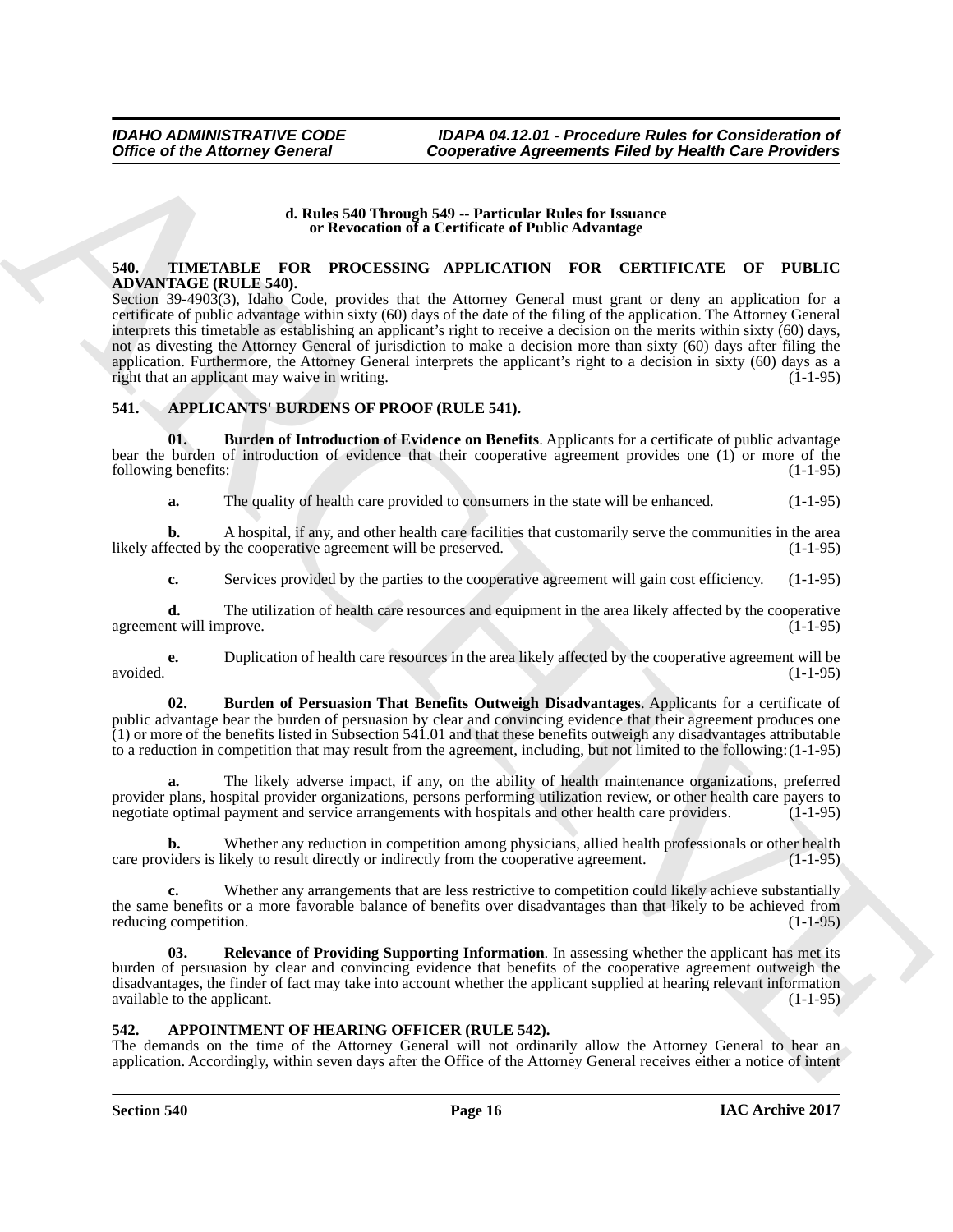to file an application for a certificate of public advantage or receives an application for a certificate of public advantage, whichever comes first, the Attorney General will appoint a hearing officer to hear the case. The hearing officer will be authorized to issue a preliminary order (i.e., an order that will become final in the absence of review by the Attorney General). The hearing officer will issue a preliminary order rather than a recommended order (an order that becomes final only after review by the Attorney General) because there is not time for a hearing officer to hear a case and issue a recommended order and for the Attorney General to review a recommended order in sixty (60) days.  $(1-1-95)$ 

## <span id="page-16-4"></span><span id="page-16-0"></span>**543. ATTORNEY GENERAL'S REVIEW OF PRELIMINARY ORDER DISCRETIONARY (RULE 543).**

The Attorney General's review of a preliminary order is discretionary. The Attorney General will not review a preliminary order without the applicant's written waiver of the sixty (60) day limit for deciding an application.

(1-1-95)

## <span id="page-16-1"></span>**544. ORDER GRANTING AN APPLICATION FOR A CERTIFICATE -- ISSUANCE OF CERTIFICATE (RULE 544).**

<span id="page-16-6"></span>**01. Contents of Order**. An order granting an application for a certificate of public advantage must recite the parties to the cooperative agreement, attach the cooperative agreement approved by order the as an exhibit, find that the benefits of the cooperative agreement outweigh any disadvantages attributable to a reduction in competition that may result from the cooperative agreement, and state whether periodic written updates of the progress of the approved cooperative agreement will be required. (1-1-95) progress of the approved cooperative agreement will be required.

<span id="page-16-7"></span>**02. Frequency of Periodic Updates**. If the order requires periodic written updates, the order may require periodic reports at intervals no more frequently than ninety (90) days. (1-1-95)

<span id="page-16-8"></span>**03. Issuance of Certificate**. The Attorney General will issue a certificate of public advantage when a preliminary order of the hearing officer granting an application for a certificate becomes final, if the preliminary order is not reviewed, or concurrently with a final order of the Attorney General granting a certificate, if the Attorney General reviews a preliminary order of the hearing officer and issues a final order granting a certificate. (1-1-95)

## <span id="page-16-5"></span><span id="page-16-2"></span>**545. EFFECT OF ISSUANCE OF CERTIFICATE (RULE 545).**

If a certificate of public advantage is issued, participants in the approved cooperative agreement are immune from civil enforcement and criminal prosecution for actions that might otherwise violate antitrust law of the state of Idaho taken in furtherance of the cooperative agreement. Nothing in the approval limits the authority of the Attorney General to initiate civil enforcement or criminal prosecution if health care providers have exceeded the scope of the cooperative agreement approved. (1-1-95)

## <span id="page-16-9"></span><span id="page-16-3"></span>**546. RECOMMENDATION FOR REVOCATION OF CERTIFICATE -- REVIEW BY ATTORNEY GENERAL (RULE 546).**

Office of the Alternative Constraints of the Alternative Constraints Finish by the Sin Constraints Constraints Constraints Finish by the Sin Constraints Constraints Constraints Finish Constraints Constraints Constraints C **01. Staff and Other Recommendations**. If the investigative/prosecutorial staff of the Attorney General recommends to the Attorney General in writing that a certificate of public advantage be revoked, revoked in part or otherwise modified because the benefits resulting from or likely to result from a cooperative agreement under a certificate of public advantage no longer outweigh any disadvantage attributable to any actual or potential reduction in competition resulting from the cooperative agreement, the staff shall serve a copy of the recommendation upon the parties to the agreement and upon their counsel of record for the application, if there was one. If the Office of the Attorney General receives such a recommendation in writing from the public, the Office of the Attorney General shall serve a copy of the recommendation upon the parties to the agreement and upon their counsel of record, if there was one. one.  $(1-1-95)$ 

<span id="page-16-10"></span>**02. The Attorney General's Response**. The Attorney General shall consider the recommendation to revoke, revoke in part or modify the certificate of public advantage and find whether the recommendation is substantial enough to warrant the initiation of a complaint to formally investigate. The Attorney General's finding that the recommendations warrant further investigation by the initiation of a complaint does not constitute a finding or conclusion on any underlying matter. (1-1-95)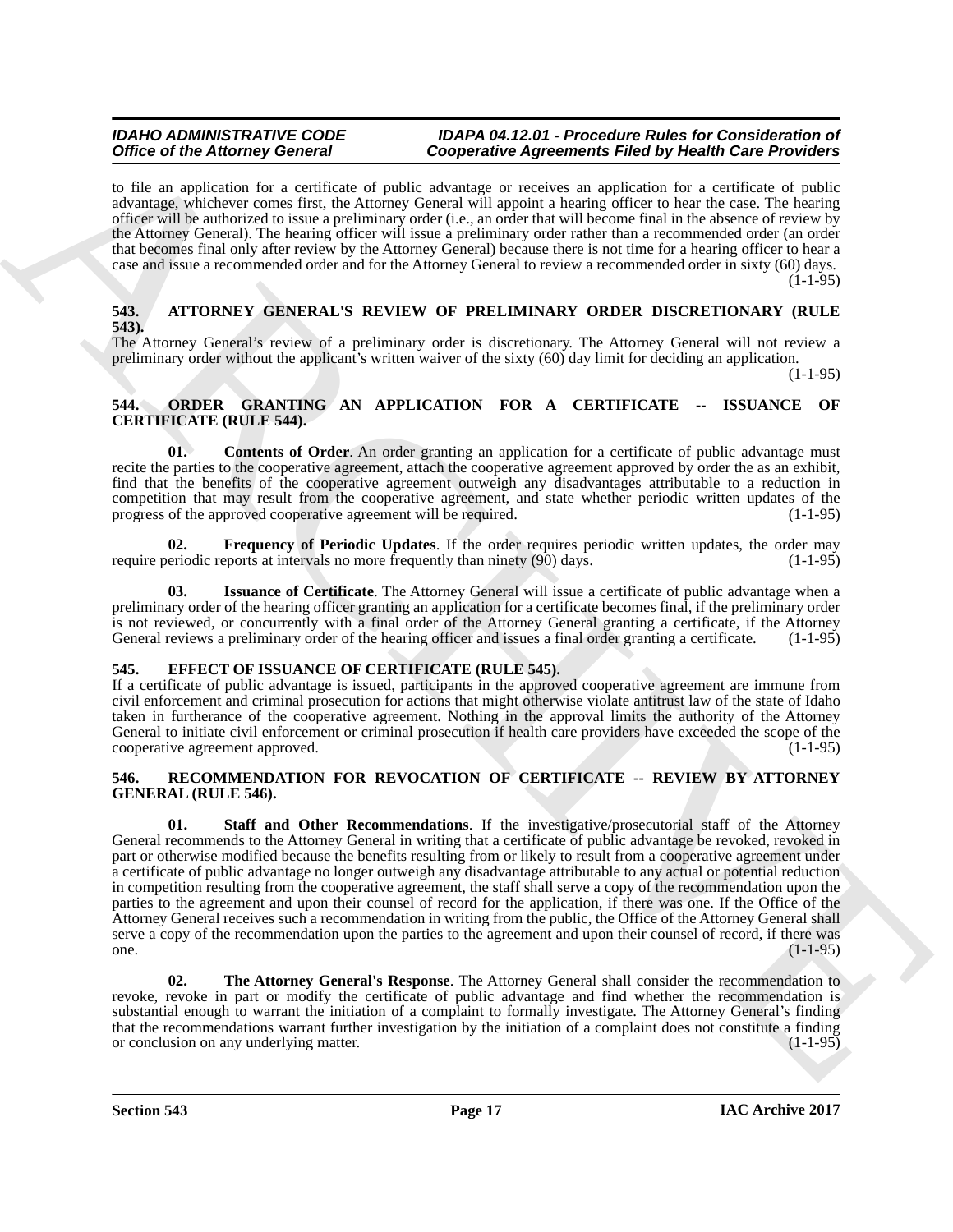## <span id="page-17-14"></span><span id="page-17-0"></span>**547. PROCEDURE WHEN COMPLAINT ISSUED (RULE 547).**

Office of the Alexany Governing Conservation Conservation Space Transmitten (and by the simulation of the Conservation Conservation Conservation Conservation Conservation Conservation Conservation Conservation Conservatio If the Attorney General accepts a recommendation to initiate a formal investigation by complaint, pursuant to Section 39-4903(12), Idaho Code, the order initiating the complaint shall revoke, revoke in part or modify the certificate of public advantage and inform the parties to the cooperative agreement that they have ten (10) days to contest the revocation, revocation in part or modification of the certificate. An order of revocation, revocation in part or modification of the certificate shall not become effective until ten (10) days have elapsed and the parties to the certificate have not contested the order. If the parties contest the order of revocation, revocation in part or modification, that order shall then be ineffective.  $(1-1-95)$ 

## <span id="page-17-15"></span><span id="page-17-1"></span>**548. PROCEDURE WHEN REVOCATION CONTESTED (RULE 548).**

If a proposed revocation, revocation in part or modification of a certificate of public advantage is contested, the Attorney General shall appoint a hearing officer to hear the complaint as a contested case. The hearing officer shall issue a preliminary order deciding all issues raised by the complaint following a hearing on the merits or a settlement.  $(1-1-95)$ 

## <span id="page-17-16"></span><span id="page-17-2"></span>**549. TERMINATION OF COOPERATIVE AGREEMENT (RULE 549).**

If a party to a cooperative agreement terminates its participation in the cooperative agreement, the party shall file a notice of termination with the Office of the Attorney General within thirty (30) days after the termination takes effect. If all parties to the cooperative agreement terminate their participation in the agreement, the Attorney General shall revoke the certificate of public advantage for the agreement. (1-1-95)

## **e. Rules 550 through 599 -- Hearings -- Miscellaneous Procedure**

#### <span id="page-17-11"></span><span id="page-17-3"></span>**550. ADOPTION BY REFERENCE OF RULES ADDRESSING HEARINGS AND MISCELLANEOUS PROCEDURE (RULE 550).**

Rules 550 through 566 of the Attorney General's Rules of Administrative Procedure, IDAPA 04.11.01.550 through 04.11.01.566, addressing hearings and miscellaneous procedure, are hereby adopted by reference. (1-1-95)

## <span id="page-17-4"></span>**551. -- 599. (RESERVED)**

## **f. Rules 600 Through 609 -- Evidence in Contested Cases**

#### <span id="page-17-10"></span><span id="page-17-5"></span>**600. ADOPTION BY REFERENCE OF RULES ADDRESSING EVIDENCE (RULE 600).**

Rules 600 through 606 of the Attorney General's Rules of Administrative Procedure, IDAPA 04.11.01.600 through 04.11.01.606 addressing evidence, are hereby adopted by reference. 04.11.01.606, addressing evidence, are hereby adopted by reference.

#### <span id="page-17-6"></span>**601. -- 609. (RESERVED)**

## **g. Rules 610 through 649 -- Settlements**

#### <span id="page-17-13"></span><span id="page-17-7"></span>**610. ADOPTION BY REFERENCE OF RULES ADDRESSING SETTLEMENTS (RULE 610).**

Rules 610 through 614 of the Attorney General's Rules of Administrative Procedure, IDAPA 04.11.01.610 through 04.11.01.614, addressing settlements, are hereby adopted by reference. (1-1-95)

### <span id="page-17-8"></span>**611. -- 649. (RESERVED)**

#### **h. Rules 650 through 699 -- Records for Decisions**

#### <span id="page-17-12"></span><span id="page-17-9"></span>**650. ADOPTION BY REFERENCE OF RULES ADDRESSING RECORDS FOR DECISION (RULE 650).**

Rules 650 and 651 of the Attorney General's Rules of Administrative Procedure, IDAPA 04.11.01.650 through 04.11.01.651, addressing records for decision, are hereby adopted by reference. (1-1-95) 04.11.01.651, addressing records for decision, are hereby adopted by reference.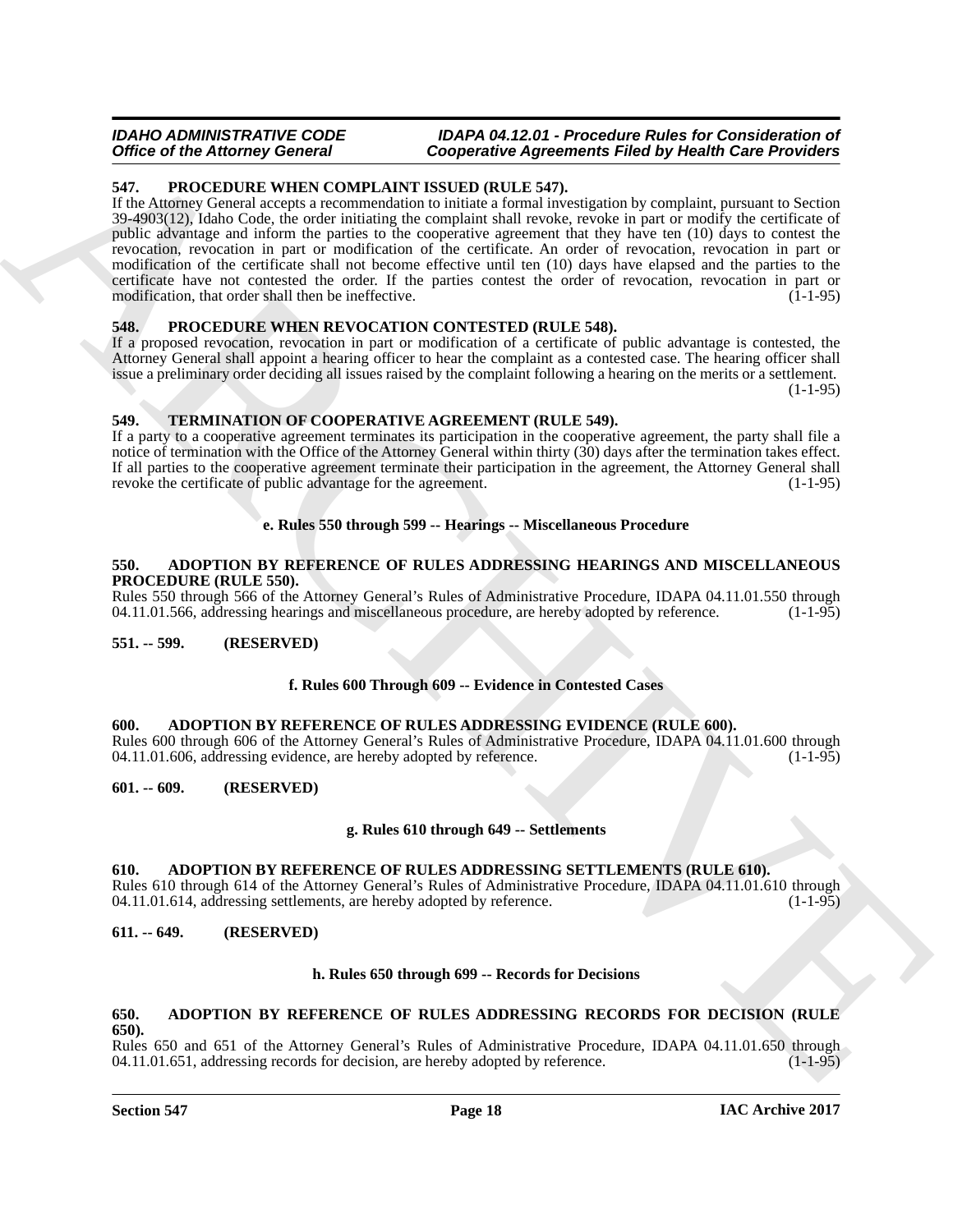## <span id="page-18-0"></span>**651. -- 699. (RESERVED)**

### **Part 4. -- Rules 700 through 999 -- Preliminary Orders and Review of Preliminary Orders**

#### **a. Rules 700 through 709 -- Defaults**

#### <span id="page-18-8"></span><span id="page-18-1"></span>**700. ADOPTION BY REFERENCE OF RULES ADDRESSING DEFAULTS (RULE 700).**

Rules 700 through 702 of the Attorney General's Rules of Administrative Procedure, IDAPA 04.11.01.700 through 04.11.01.702, addressing defaults, are hereby adopted by reference. 04.11.01.702, addressing defaults, are hereby adopted by reference.

<span id="page-18-2"></span>**701. -- 709. (RESERVED)**

#### **b. Rules 710 through 780 Interlocutory, Preliminary and Final Orders -- Review or Stay of Orders**

#### <span id="page-18-9"></span><span id="page-18-3"></span>**710. ADOPTION BY REFERENCE OF RULES ADDRESSING INTERLOCUTORY, PRELIMINARY AND FINAL ORDERS AND REVIEW OR STAY OF ORDERS (RULE 710).**

Office of the Attorney General<br>
Cooperative Agreements Filid by Health Controller<br>
(61. – 699. IRESERVIED)<br>
Part 4. – Heat-760 Broad Potter Start Marchives (Potter and Recker of Preiminary Orders<br>
IRENE 700-<br>
ARCHIVES IN Rules 710, 711, 730, 740, 750, 760, 770, and 780 of the Attorney General's Rules of Administrative Procedure, IDAPA 04.11.01.710, 04.11.01.711, 04.11.01.730, 04.11.01.740, 04.11.01.750, 04.11.01.760, 04.11.01.770 and 04.11.017.880, addressing interlocutory, preliminary and final orders and review or stay of orders, are hereby adopted by reference. (1-1-95) (1-1-95)

## <span id="page-18-4"></span>**711. -- 789. (RESERVED)**

### **c. Rules 790 through 999 -- Appeal to District Court**

## <span id="page-18-7"></span><span id="page-18-5"></span>**790. ADOPTION BY REFERENCE OF RULES ADDRESSING APPEAL TO DISTRICT COURT (RULE 790).**

Rules 790 and 791 of the Attorney General's Rules of Administrative Procedure, IDAPA 04.11.01.790 and 04.11.01.791 addressing appeal to district court, are hereby adopted by reference.  $04.11.01.791$ , addressing appeal to district court, are hereby adopted by reference.

#### <span id="page-18-6"></span>**791. -- 999. (RESERVED)**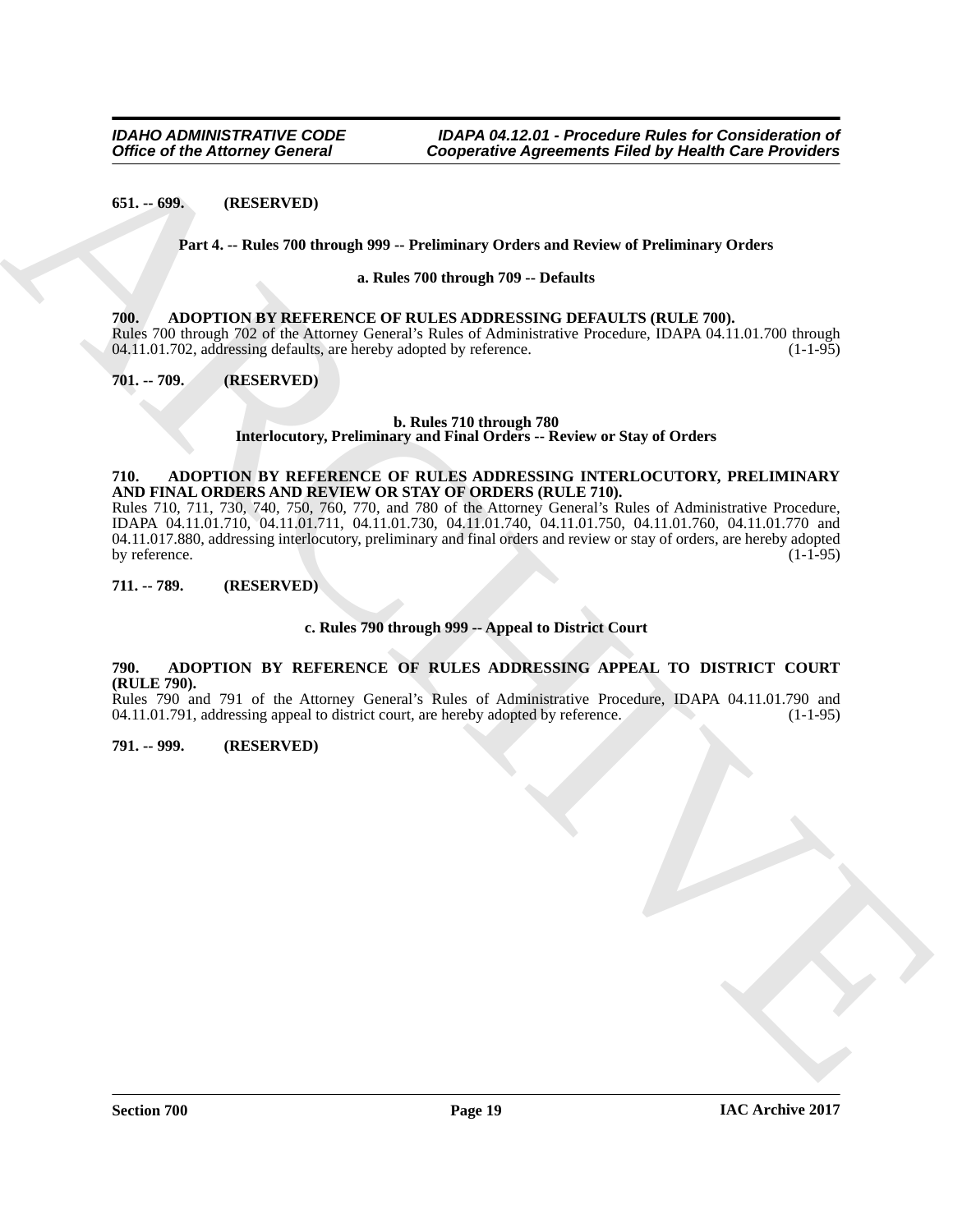# *Subject Index*

#### **A**

[AR](#page-5-10)[C](#page-8-7)[H](#page-12-2)[I](#page-4-5)[V](#page-16-7)[E](#page-5-12) Adoption By Reference Of Rules Addressing Alternative Dispute Resolution (ADR) 14 Adoption By Reference Of Rules Addressing Appeal To District Court 19 Adoption By Reference Of Rules Addressing Construction Of These Rules, Communications To The Office, Service By The Office & Computation Of Time 6 Adoption By Reference Of Rules Addressing Declaratory Rulings 10 Adoption By Reference Of Rules Addressing Defaults 19 Adoption By Reference Of Rules Addressing Evidence 18 Adoption By Reference Of Rules Addressing Hearing Officers & Presiding Officers 11 Adoption By Reference Of Rules Addressing Hearings & Miscellaneous Procedure 18 Adoption By Reference Of Rules Addressing Informal Proceedings 6 Adoption By Reference Of Rules Addressing Interlocutory, Preliminary & Final Orders & Review Or Stay Of Orders 19 Adoption By Reference Of Rules Addressing Intervention & Public Witnesses 10 Adoption By Reference Of Rules Addressing Petitions, Complaints, Motions, Answers & Consent Agreements 9 Adoption By Reference Of Rules Addressing Records For Decision 18 Adoption By Reference Of Rules Addressing Representatives Of Parties 8 Adoption By Reference Of Rules Addressing Service Of Pleadings & Other Rules On Pleadings 10 Adoption By Reference Of Rules Addressing Settlements 18 Adoption By Reference Of Rules Relating To Answers To Production Requests, Filing & Service Of Discovery-Related Documents, Exhibit Numbers, & Prepared Testimony & Exhibits 15 Adoption Of Reference Of Rules Addressing Prehearing Conferences 14

Answers To Discovery In Public Files 15 Applicants 7 Applicants' Burdens Of Proof Burden of Introduction of Evidence on Benefits 16 Burden of Persuasion That Benefits Outweigh Disadvantages 16 Relevance of Providing Supporting Information 16 Applications -- Defined -- Form & Contents Applications Defined 8 Defective or Insufficient Applications 9 Description of Agreement 8 Form & Contents 8 Listing of Benefits 9 Listing of Parties 8 Statement Concerning Discovery 9 Statement Concerning Fund for Expert Witnesses 9 Supporting Analyses 9 Appointment Of Hearing Officer 16 Appointment Of Hearing Officers 10 Attorney General's Consideration Of Preliminary Order 13 Attorney General's Consideration Of Preliminary Order Deputy Attorneys General 14 Hearing Officers 14 Other Staff 14 The Attorney General 13 Attorney General's Review Of Preliminary Order Discretionary 17 Attorney General's Rules Of Administrative Procedure Superseded For Contested Cases 5 **C**

Complainants 7 Consideration Of Consent Agreement Or Other Settlements Consideration of Consent Agreement 12 Negotiations 12 Presentation of Consent Agreement 12 Contrast Between Office Of Attorney General's Investigative/Prosecutorial & Adjudicatory Functions Adjudicatory Function 11 Investigative/Prosecutorial Function 11

## **D**

Definitions, IDAPA 04.12.01 Certificate of Public Advantage 4 Cooperative Agreement 4 Health Care Provider 4 Health Care Services 4 Depositions 15 Disqualification Of Officers Hearing Contested Cases Disqualification in Applications for Certificate 10 Disqualification in Other Contested Cases 10 Motion for Disqualification 11

**E** Effect Of Issuance Of Certificate 17

## **F**

Filing Documents--Number Of Copies-- Facsimile Transmission (Fax) 9 Filing Of Documents--Number Of Copies 5

## **H**

Hearing Officers 13 Hearing Officers Contrasted With Attorney General 10

**I**

Intervenors 7 Investigative/Prosecutorial Staff 7

## **K**

Kinds & Scope Of Discovery Listed Kinds of Discovery 15 Scope of Discovery 15

## **O**

Order Granting An Application For A Certificate--Issuance Of Certificate Contents of Order 17 Frequency of Periodic Updates 17 Issuance of Certificate 17

## **P**

Parties To Contested Cases Listed 7 Petitioners Pleadings Listed--Miscellaneous 8 Procedure Upon Receipt Of Notice Of Intent To File Application 6 Procedure When Complaint Issued 18 Procedure When Revocation Contested 18 Procedures After Initiation Of Formal Case Deputy Attorneys General 13 Hearing Officers 13